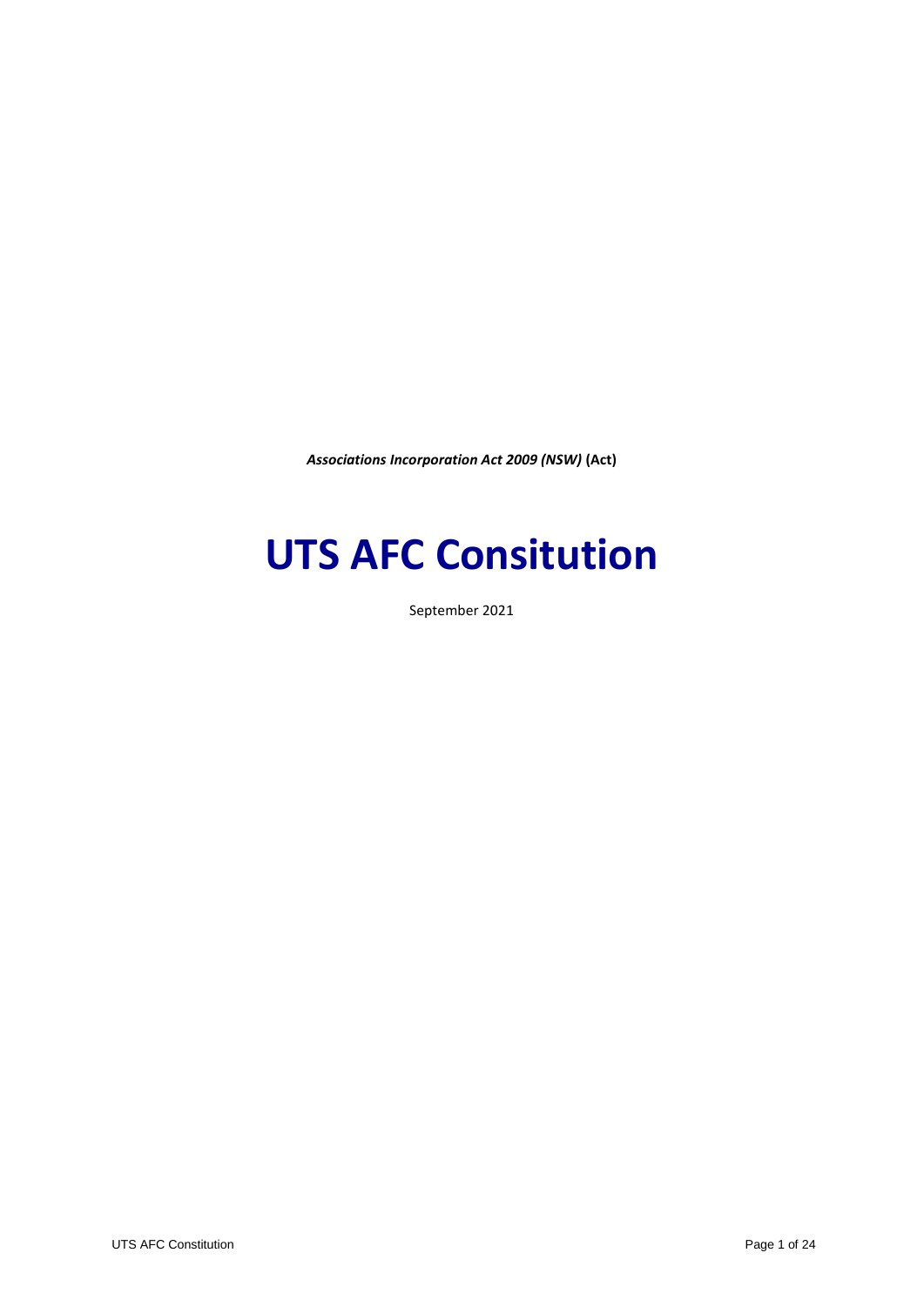# **TABLE OF CONTENTS**

| 3. |  |
|----|--|
|    |  |
|    |  |
|    |  |
|    |  |
|    |  |
|    |  |
|    |  |
|    |  |
|    |  |
|    |  |
|    |  |
|    |  |
|    |  |
|    |  |
|    |  |
|    |  |
|    |  |
|    |  |
|    |  |
|    |  |
|    |  |
|    |  |
|    |  |
|    |  |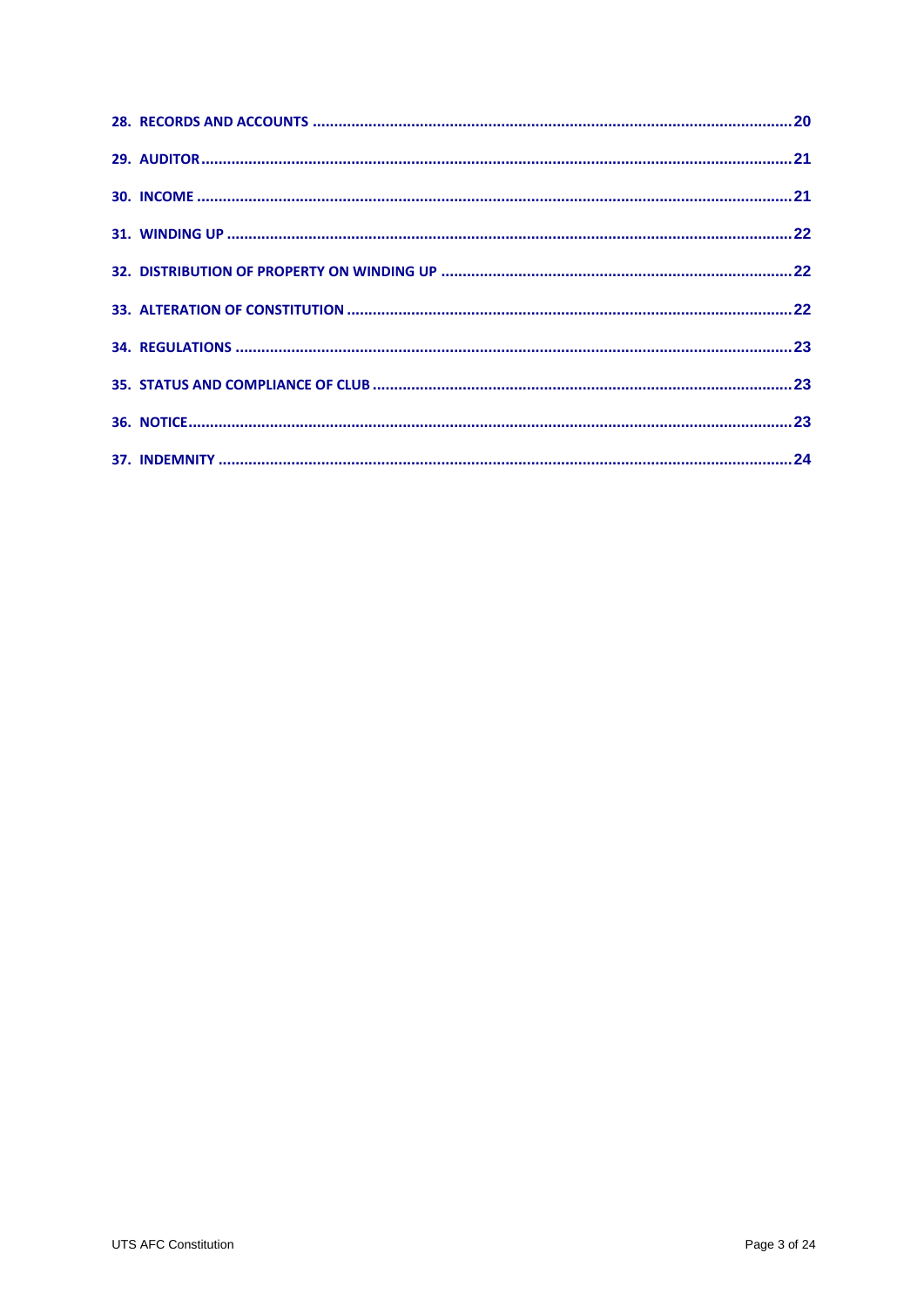#### **ASSOCIATIONS INCORPORATION ACT 2009 (NSW)**

#### **CONSTITUTION**

#### **UTS AFC INCORPORATED**

#### **1. UTS AUSTRALIAN FOOTBALL CLUB**

The name of the Club is the UTS Australian Football Club Incorporated (**UTS AFC**).

#### **2. DEFINITIONS AND INTERPRETATION**

#### **2.1 Definitions**

In this Constitution unless the contrary intention appears:

**Act** means the *Associations Incorporation Act 2009 (NSW)*.

**ActivateUTS** means ActivateUTS, a company incorporated in Australia under the Corporations Act and registered in the State of New South Wales.

**AFL** means the sport of Australian Rules Football.

**Board** means the body managing the Club and consisting of the Directors, commonly referred to as the "Executive Committee".

**Constitution** means this Constitution of the Club.

**Director** means a member of the Board and includes any person acting in that capacity from time to time appointed in accordance with this.

**Financial Year** means (unless determined otherwise by the Board) the year ending on the next 30 September following incorporation and thereafter a period of 12 months commencing on 1 October and ending on 30 September each year.

**General Meeting** means the annual or any special general meeting of the Club.

**Incapacitated** means unable to fulfil duties as required by this Constitution or the Act, including being able to:

- (a) understand the information relevant to the decisions that will have to be made in the role of Director;
- (b) retain that information to the extent necessary to make those decisions;
- (c) use or weigh that information as part of the decision making process; or
- (d) communicate the decisions in some way.

**Individual Member** means a registered, financial Member of the Club who is at least 18 years of age.

**Intellectual Property** means all rights subsisting in copyright, business names, names, trade marks (or signs), logos, designs, equipment including computer software, images (including photographs, videos or films) or service marks relating to the Club or any activity of or conducted, promoted or administered by the Club.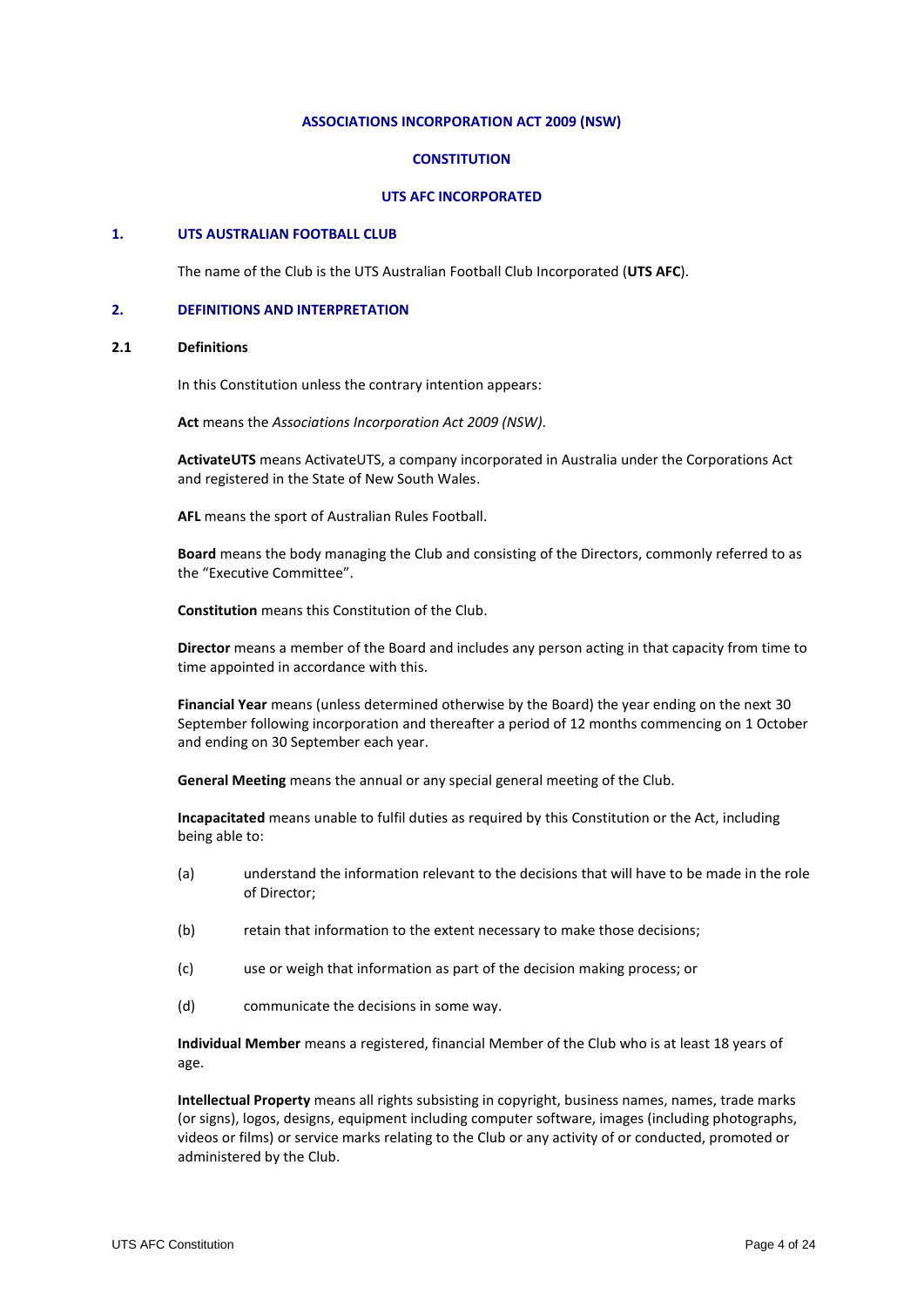**Junior Member** means a registered Member of the Club who is younger than 18 years of age.

**Life Member** means an Individual appointed as a Life Member of the Club under **clause [5.2](#page-6-0)**.

**Local area** means the geographical area for which the Club is responsible as recognised by the RSO and/or SSO for the Sport of which the Club is a Member.

**Member** means a Member of the Club for the time being under **clause 5**.

**NSO** means the National Sporting Organisation for the Sport being the AFL.

**Objects** means the Objects of the Club in **clause 3**.

**Public Officer** means the person appointed to be the public officer of the Club in accordance with the Act.

**Register** means a register of Members kept and maintained in accordance with **clause [7](#page-7-0)**.

**Regulations** means any rules, by-laws or regulations made by the Board under **clause 35**.

**RSO** means the Regional Sporting Organisation being AFL Sydney and which is a member of or affiliated with SSO.

**Seal** means the common Seal of the Club (if any).

**Special Resolution** means a Special Resolution defined in the Act.

**Sport** means the sport of AFL.

**SSO** means the State Sport Organisation for the Sport being AFL (NSW/ ACT) Commission Limited.

**Student** means a student of the University.

**University** means University of Technology Sydney.

#### **2.2 Interpretation**

In this Constitution:

- (a) a reference to a function includes a reference to a power, authority and duty;
- (b) a reference to the exercise of a function includes, where the function is a power, authority or duty, a reference to the exercise of the power or authority of the performance of the duty;
- (c) words importing the singular include the plural and vice versa;
- (d) words importing any gender include the other genders;
- (e) references to persons include corporations and bodies politic;
- (f) references to a person include the legal personal representatives, successors and permitted assigns of that person;
- (g) a reference to a statute, ordinance, code or other law includes regulations and other statutory instruments under it and consolidations, amendments, re-enactments or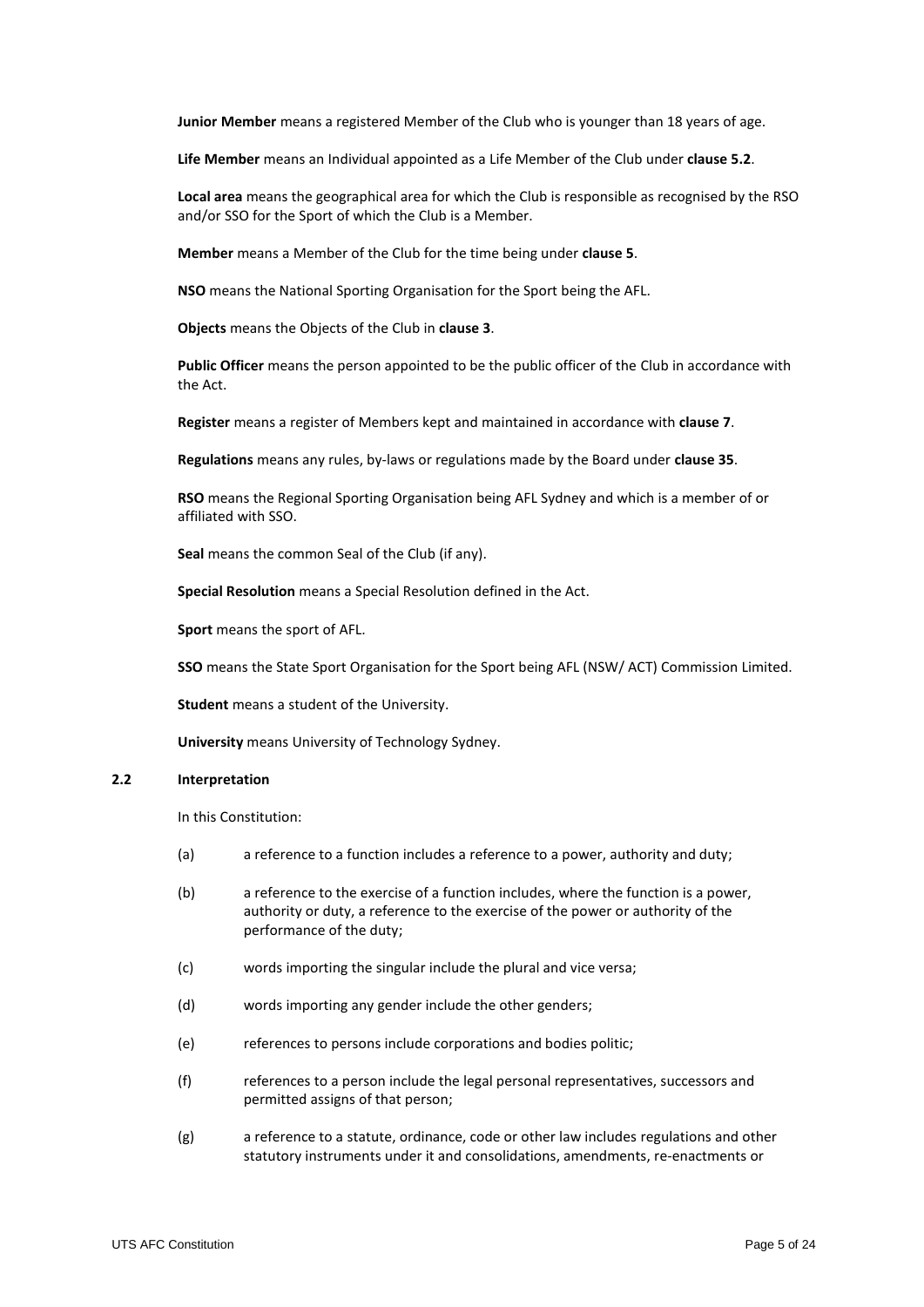replacements of any of them (whether of the same or any legislative authority having jurisdiction); and

(h) a reference to "writing" shall unless the contrary intention appears, be construed as including references to printing, lithography, photography and other modes of representing or reproducing words in a visible form, including messages sent by electronic transmission.

# **2.3 Severance**

If any provision of this Constitution or any phrase contained in it is invalid or unenforceable, the phrase or provision is to be read down if possible, so as to be valid and enforceable, and otherwise shall be severed to the extent of the invalidity or unenforceability, without affecting the remaining provisions of this Constitution.

#### **2.4 The Act**

Except where the contrary intention appears, in this Constitution, an expression that deals with a matter under the Act has the same meaning as that provision of the Act. The model constitution under the Act is expressly displaced by this Constitution.

#### **3. OBJECTS OF THE CLUB**

The Club is established solely for the Objects. The Objects of the Club are to:

- (a) Encourage, foster, promote, develop, extend and govern the sporting and social aspects of male and female AFL within the University, and broader community in the eastern suburbs of Sydney,
- (b) act, at all times, on behalf of and in the interest of the Members and the AFL in the Local area;
- (c) advance, foster and develop male, female and junior football within the University and broader community;
- (d) increase Student participation and membership within the Club;
- (e) affiliate and otherwise liaise with the RSO, SSO and/or NSO of which the Club is a Member and adopt their rule and policy frameworks to further these Objects;
- (f) abide by, promulgate, enforce and secure uniformity in the application of the rules of the AFL as may be determined from time to time by NSO and as may be necessary for the management and control of the AFL and related activities in New South Wales;
- (g) advance the operations and activities of the Club throughout the local area;
- (h) have regard to the public interest in its operations; and
- (i) undertake and or do all such things or activities which are necessary, incidental or conducive to the advancement of these Objects.

## **4. POWERS OF THE CLUB**

Solely for furthering the Objects, the Club has, in addition to the rights, powers and privileges conferred on it under section 19 of the Act, the legal capacity and powers of a company limited by guarantee as set out under section 124 of the *Corporations Act 2001 (Cth)*.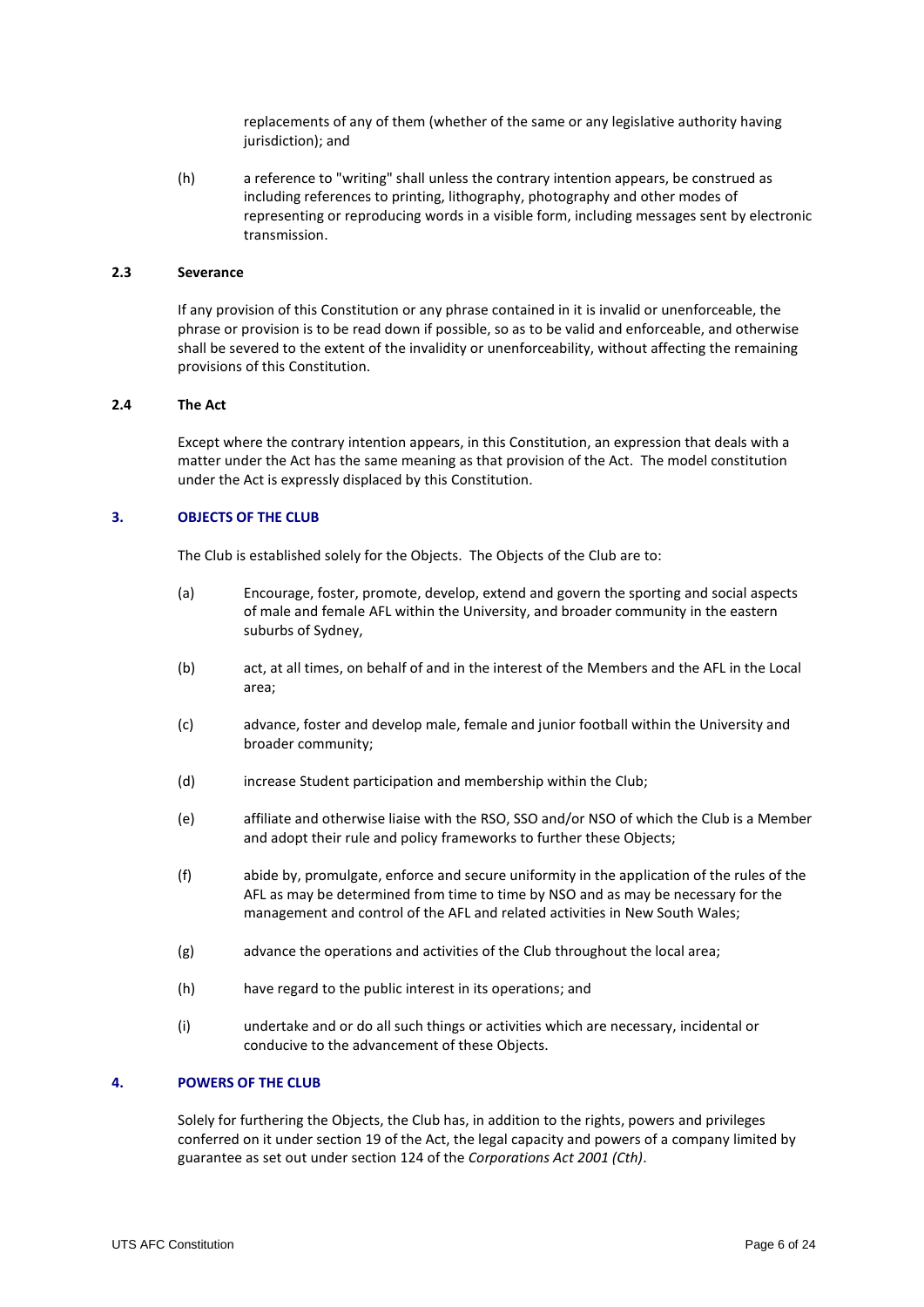#### **5. MEMBERS ®**

## <span id="page-6-2"></span>**5.1 Members ®**

The Members of the Club shall consist of:

- (a) Life Members, who subject to this Constitution, shall have the right to receive notice of General Meetings and to be present, to debate and to vote, at General Meetings;
- (b) Individual Members, who subject to this Constitution, shall have the right to receive notice of General Meetings and to be present, to debate and to vote at, General Meetings; and
- (c) Junior Members, who subject to this Constitution, shall have no right to receive notice of General Meetings but no right to be present, or debate, or vote, at General Meetings.

## <span id="page-6-0"></span>**5.2 Life Members**

- (a) The Board may recommend to the annual General Meeting that any natural person who has rendered distinguished service to the Club be appointed as a Life Member.
- (b) A resolution of the annual General Meeting to confer life membership (subject to **clause [5.2\(](#page-6-0)c)**) on the recommendation of the Board must be a Special Resolution.
- (c) A person must accept or reject the Club's resolution to confer life membership in writing. Upon written acceptance, the person's details shall be entered upon the Register, and from the time of entry on the Register the person shall be a Life Member.

#### **6. MEMBERSHIP APPLICATION ®**

# <span id="page-6-1"></span>**6.1 Application for Membership**

An application for membership must be:

- (a) from the applicant, in writing on the form prescribed from time to time by the Board (if any), and lodged with or submitted to the Club; and
- (b) accompanied by the appropriate fee (if any).

By applying an applicant acknowledges and agrees that they voluntarily agree to be bound by the rules, regulations and policies of the Club (as well as those of the RSO, SSO and NSO) including but not only this Constitution.

#### **6.2 Discretion Reject Application**

- (a) The Board, may acting in the best interests of the Club and in good faith, reject an application whether the applicant has complied with the requirements in **claus[e 6.1](#page-6-1)** or not. The Club shall not be required or compelled to provide any reason for such rejection.
- (b) Where the Board accepts an application, the applicant shall become a Member. Membership shall be deemed to commence upon acceptance of the application by the Board. The Register shall be amended accordingly as soon as practicable.
- (c) Where the Board rejects an application, it shall refund any fees forwarded with the application and the application shall be deemed rejected by the Club. No reasons for rejection need be given.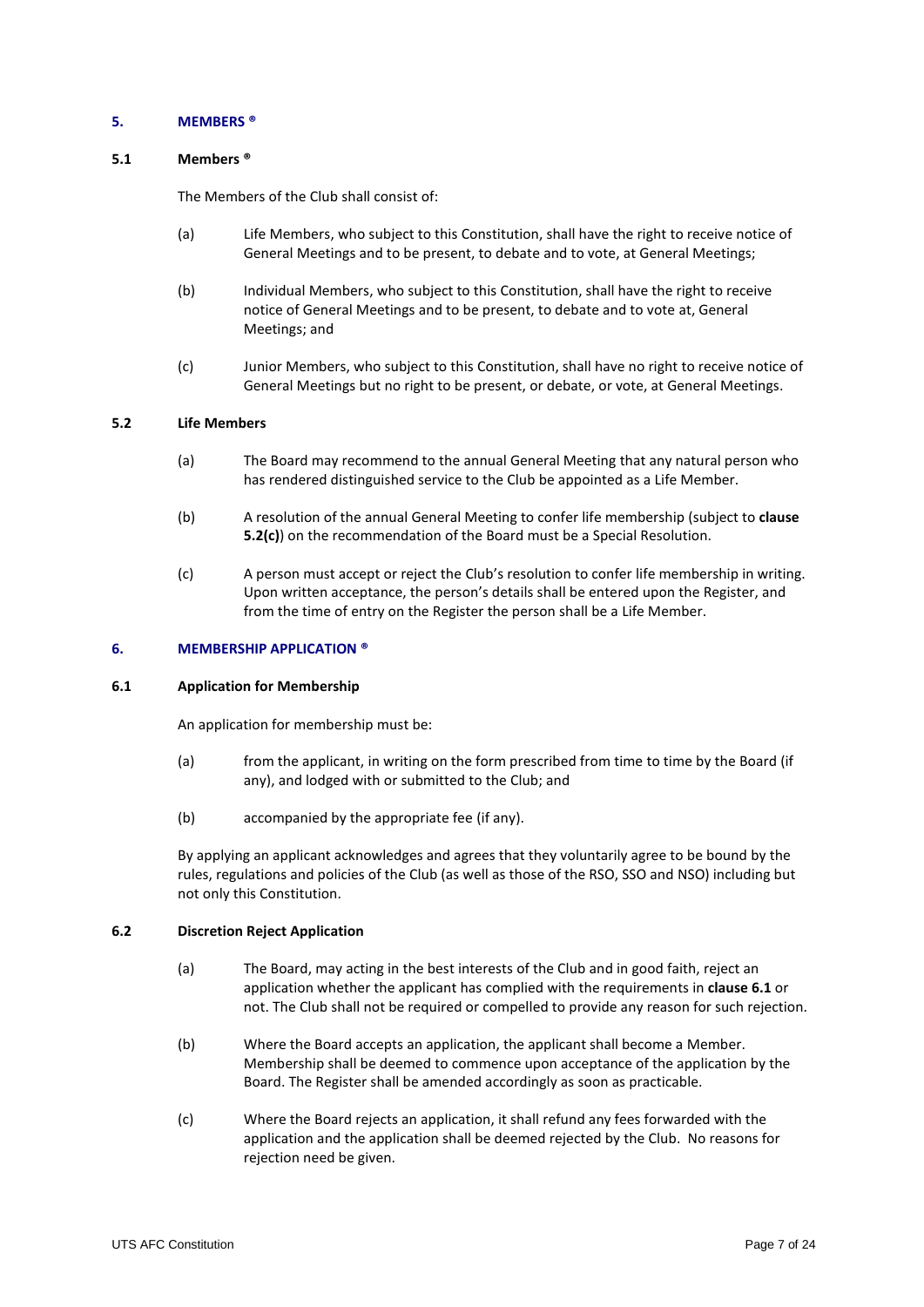(d) There is no right of appeal where the Board rejects an application for membership, whether a new application or a renewal application.

## **6.3 Renewal**

- (a) Members (other than Life Members) must re-apply for membership annually in accordance with the timeframes and procedures set down by the Club from time to time. Members acknowledge and agree that membership renewal is not automatic. **Clause 6.2** applies to re-applications for membership.
- (b) Upon re-application a Member must provide details of any change in their personal details, and any other information reasonably required by the Club.

## <span id="page-7-2"></span><span id="page-7-1"></span>**6.4 Deemed Membership**

- (a) All persons who are, prior to the approval of this Constitution under the Act, Members of the Club shall be deemed Members from the time of approval of this Constitution under the Act.
- (b) Any persons, prior to approval of this Constitution under the Act, who are not deemed Members under **clause [6.4](#page-7-1)[\(a\)](#page-7-2)** shall be entitled to carry on such functions analogous to their previous functions as are provided for under this Constitution.

#### <span id="page-7-0"></span>**7. REGISTER OF MEMBERS ®**

# **7.1 Club to Keep Register**

The Club shall keep and maintain a Register in which shall be entered (as a minimum):

- (a) the full name and email address of the Member;
- (b) the category of membership of the Member;
- (c) the date on which the Member became a Member;
- (d) the University ID number of all Students;
- (e) any other information determined by the Board.

Members shall provide notice of any change and required details to the Club within one month of such change.

# **7.2 Inspection of Register**

Having regard to privacy and confidentiality considerations, inspection of the Register shall be available, upon request, by ActivateUTS. Furthermore, the Register is available as required by the Act and under **clause 29.5.**

#### **7.3 Use of Register**

Subject to the Act, confidentiality considerations and privacy laws, the Register may be used by the Club solely to further the Objects, as the Board considers appropriate.

#### **8. EFFECT OF MEMBERSHIP**

Members acknowledge and agree that: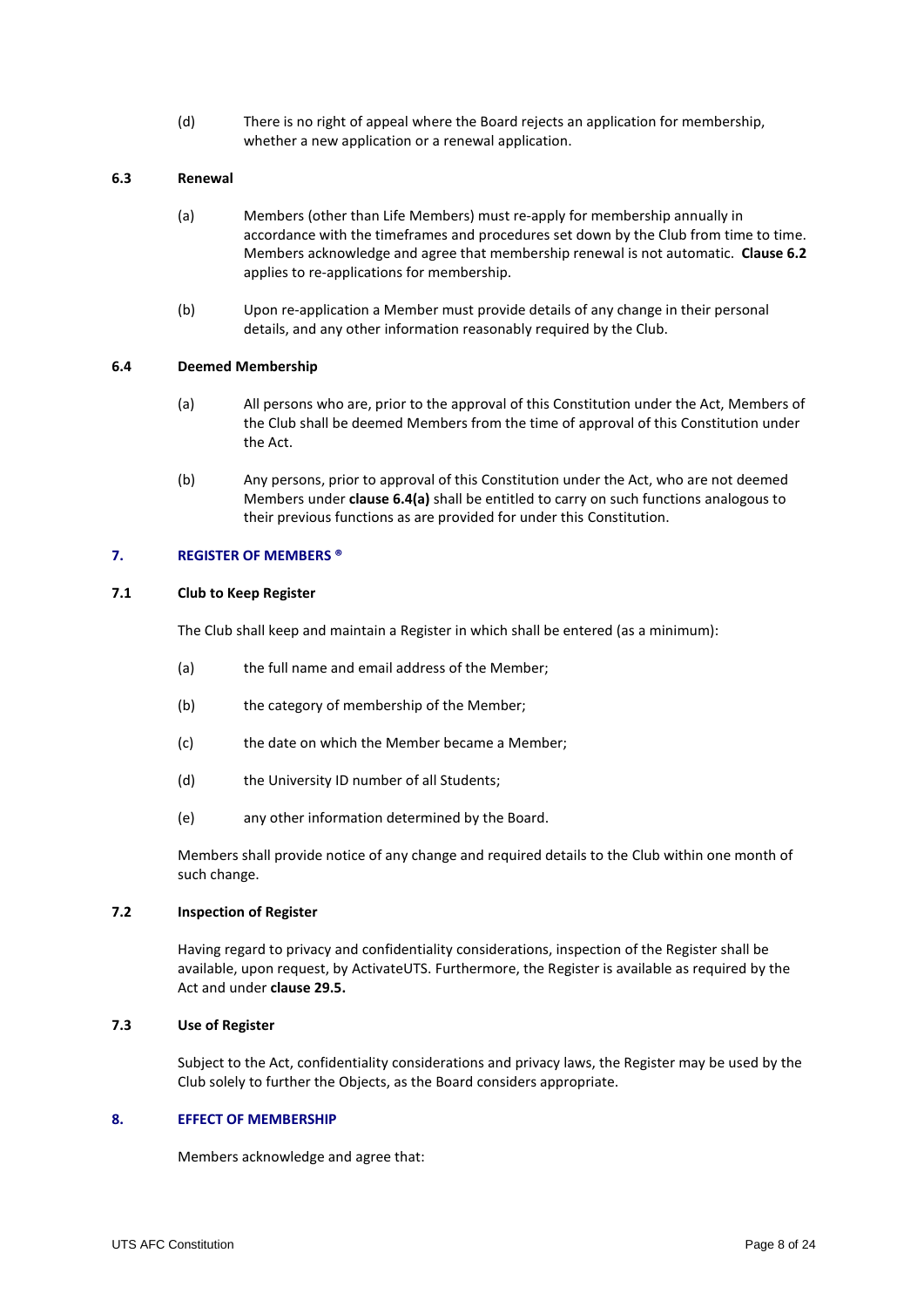- (a) this Constitution forms a contract between each of them and the Club and that they are bound by this Constitution and the Regulations.
- (b) they shall comply with and observe this Constitution and the Regulations and any determination, resolution or policy which may be made or passed by the Board or other entity with delegated authority;
- (c) by submitting to this Constitution and the Regulations, they are subject to the jurisdiction of the Club, RSO, SSO and NSO;
- (d) the Constitution and the Regulations are necessary and reasonable for promoting the Objects and particularly the advancement and protection of the Sport;
- (e) neither membership of the Club nor this Constitution gives rise to:
	- (i) any proprietary right of Members in, to or over the Club or its property or assets;
	- (ii) any automatic right of a Member to renewal of their membership of the Club;
	- (iii) subject to the Act and the Club acting in good faith, the right of Members to natural justice, unless expressly provided for in this Constitution;
- (f) they are entitled to all benefits, advantages, privileges and services of Club membership; and
- (g) a right, privilege or obligation of a person by reason of their membership of the Club:
	- (i) is not capable of being transferred or transmitted to another person; and
	- (ii) terminates upon the cessation of membership whether by death, resignation or otherwise.

# <span id="page-8-4"></span>**9. DISCONTINUANCE OF MEMBERSHIP**

#### <span id="page-8-1"></span><span id="page-8-0"></span>**9.1 Notice of Resignation**

- (a) A Member who has paid all arrears of fees payable to the Club may resign or withdraw from membership of the Club by giving notice in writing to the Club of such withdrawal or resignation.
- (b) When the Club receives a notice given under **clause [9.1](#page-8-0)[\(a\)](#page-8-1)**, it must make an entry in the Register that records the date on which the Member ceased to be a Member.

#### <span id="page-8-2"></span>**9.2 Discontinuance for Breach**

Notwithstanding anything in the Act or this Constitution:

- <span id="page-8-3"></span>(a) membership of the Club may be discontinued by the Board upon breach of any clause of this Constitution or the Regulations, including, but not limited to, the failure to pay any monies owed to the Club, failure to comply with the Regulations or any resolutions or determinations made or passed by the Board or any duly authorised committee;
- (b) membership shall not be discontinued by the Board under **clause [9.2](#page-8-2)[\(a\)](#page-8-3)** without the Board first giving the accused Member notice of the elleged breach and the opportunity to explain the alleged breach and/or remedy the breach; and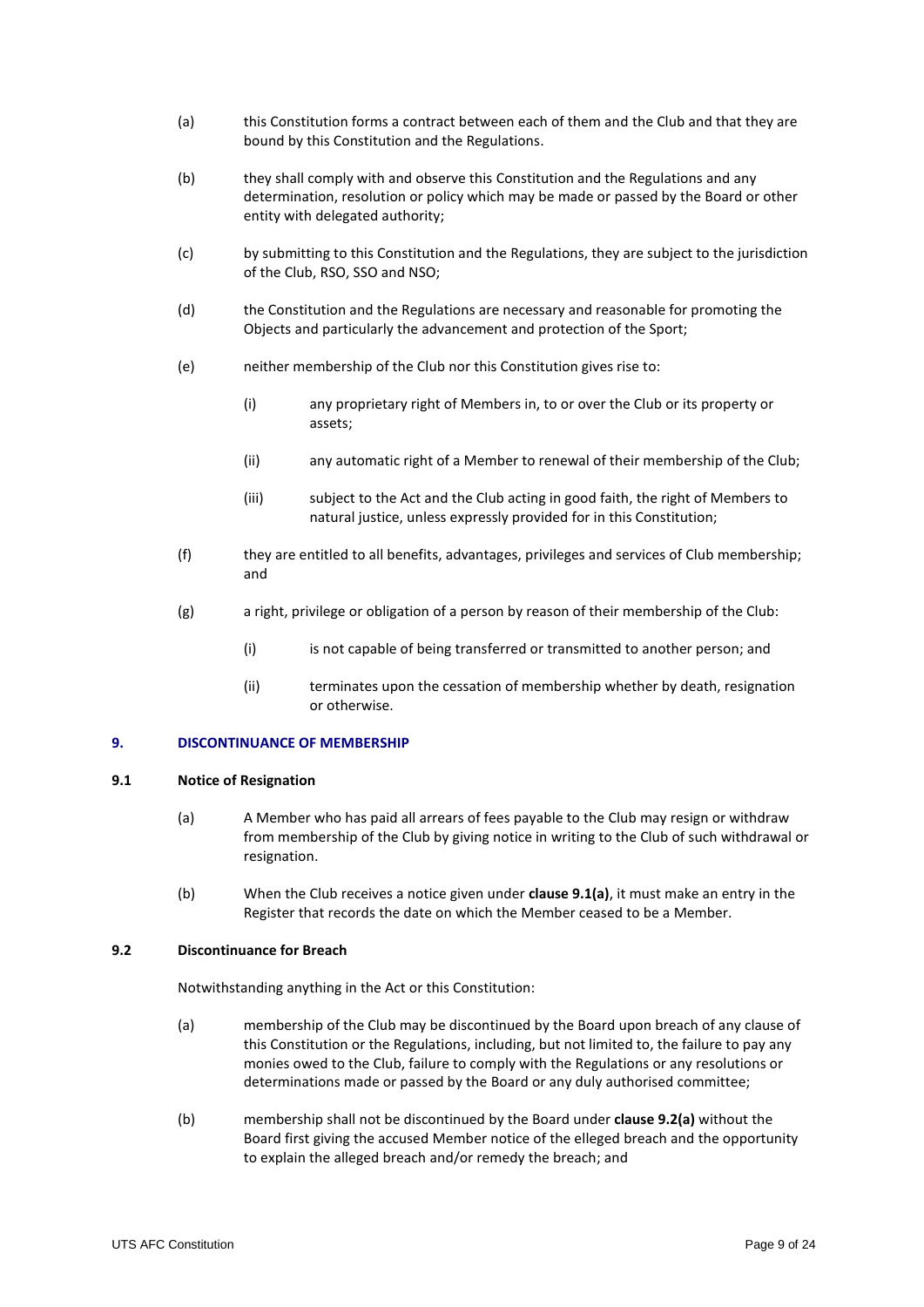(c) where a Member fails to adequately explain or remedy the breach in the Board's absolute discretion, that Member's membership shall be discontinued under **claus[e 9.2](#page-8-2)[\(a\)](#page-8-3)** by the Board giving written notice of the discontinuance to the Member. The Register shall be amended to reflect any discontinuance of membership under this **clause 9.2** as soon as practicable.

## **9.3 Member to Re-Apply**

A Member whose membership has ceased or been discontinued under **clause[s 9.1](#page-8-0)** or **[9.2](#page-8-2)**:

- (a) must seek renewal and re-apply for membership in accordance with this Constitution; and
- (b) may be re-admitted at the discretion of the Board. There is no right of appeal where the Board refuses to re-admit a former Member under this clause.

## **9.4 Forfeiture of Rights**

A Member who ceases to be a Member, for whatever reason, shall forfeit all rights in and claims upon the Club and its property and shall not use any property of the Club including Intellectual Property. Any Club documents, records or other property in the possession, custody or control of that Member shall be returned to the Club immediately.

## **9.5 Membership may be Reinstated**

Membership which has been discontinued under this **clause [9](#page-8-4)** may be reinstated at the discretion of the Board, with such conditions as it deems appropriate.

#### **9.6 Refund of Membership Fees**

Membership fees or subscriptions paid by the discontinued Member may be refunded on a pro-rata basis to the Member upon discontinuance.

#### **10. DISCIPLINE**

#### **10.1 Disciplinary proceedings**

The Board may commence or cause to be commenced disciplinary proceedings against a Member who has allegedly:

- (a) breached, failed, refused or neglected to comply with a provision of this Constitution, the Regulations or any resolution or determination of the Board or any duly authorised committee;
- (b) acted in a manner unbecoming of a Member, or prejudicial to the purposes and interests of the Club and/or the Sport; or
- (c) brought themselves, the Club, any other Member or the Sport into disrepute.

## **10.2 Procedure**

- (a) That Member will be subject to and submits unreservedly to the jurisdiction, procedures, penalties and the appeal mechanisms of the Club set out in the Regulations or as otherwise determined by the Board.
- (b) Without limiting the operation of **clause 10.2(a)** the Board may appoint a Judiciary Committee to deal with any disciplinary matter referred to it. Such a Judiciary Committee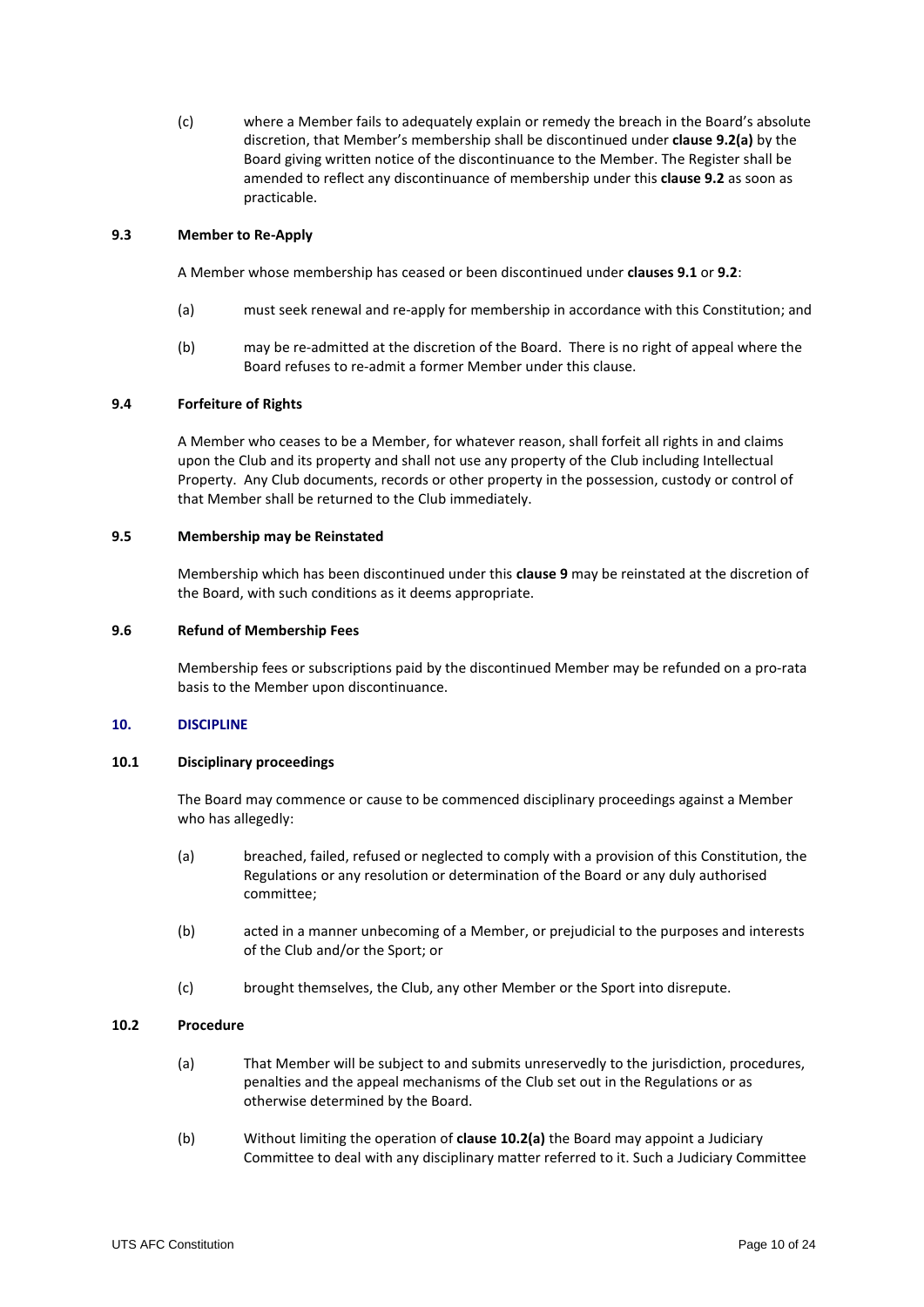shall operate in accordance with the procedures expressed in the Regulations or as otherwise determined by the Board but subject always to the Act.

#### **11. SUBSCRIPTIONS AND FEES ®**

- (a) The annual membership subscription and any other fees or levies payable by Members or categories of Members to the Club, the benefits which apply, the time for, and manner of payment, shall be determined by the Board from time to time.
- (b) The fee for non-students must be higher than that paid by Students;
- (c) The Board is empowered to prevent any Member whose annual subscription or any other fees are in arrears from exercising the whole or any of the rights or privileges of membership of the Club, including but not limited to the right to vote at General Meetings. There is no right to natural justice or any right of appeal where the Board exercises its power under this **clause 11(b)**.

#### **12. EXISTING DIRECTORS**

The Members of the administrative or governing body (by whatever name called) of the Club in office immediately prior to approval of this Constitution under the Act shall continue in those positions until the next annual general meeting following such adoption of this Constitution. After this General Meeting the positions of Directors shall be filled, vacated and otherwise dealt with in accordance with this Constitution.

#### **13. POWERS OF THE BOARD**

Subject to the Act and this Constitution, the business of the Club shall be managed and the powers of the Club shall be exercised by the Board. In particular, the Board shall act in accordance with the Objects and shall operate for the benefit of the Members and the Sport and community throughout the Local area.

#### **14. COMPOSITION OF THE BOARD**

#### **14.1 Composition of the Board**

The Board shall comprise up to:

- (a) Twelve (12) elected Directors who must all be Members and who shall be elected under **clause [15](#page-11-0)**.
- (b) Up to two (2) appointed Directors who shall be appointed under **Clause 16.**

#### **14.2 Election and Appointment of Directors ®**

(a) The elected Directors shall be elected under **claus[e 15](#page-11-0)**.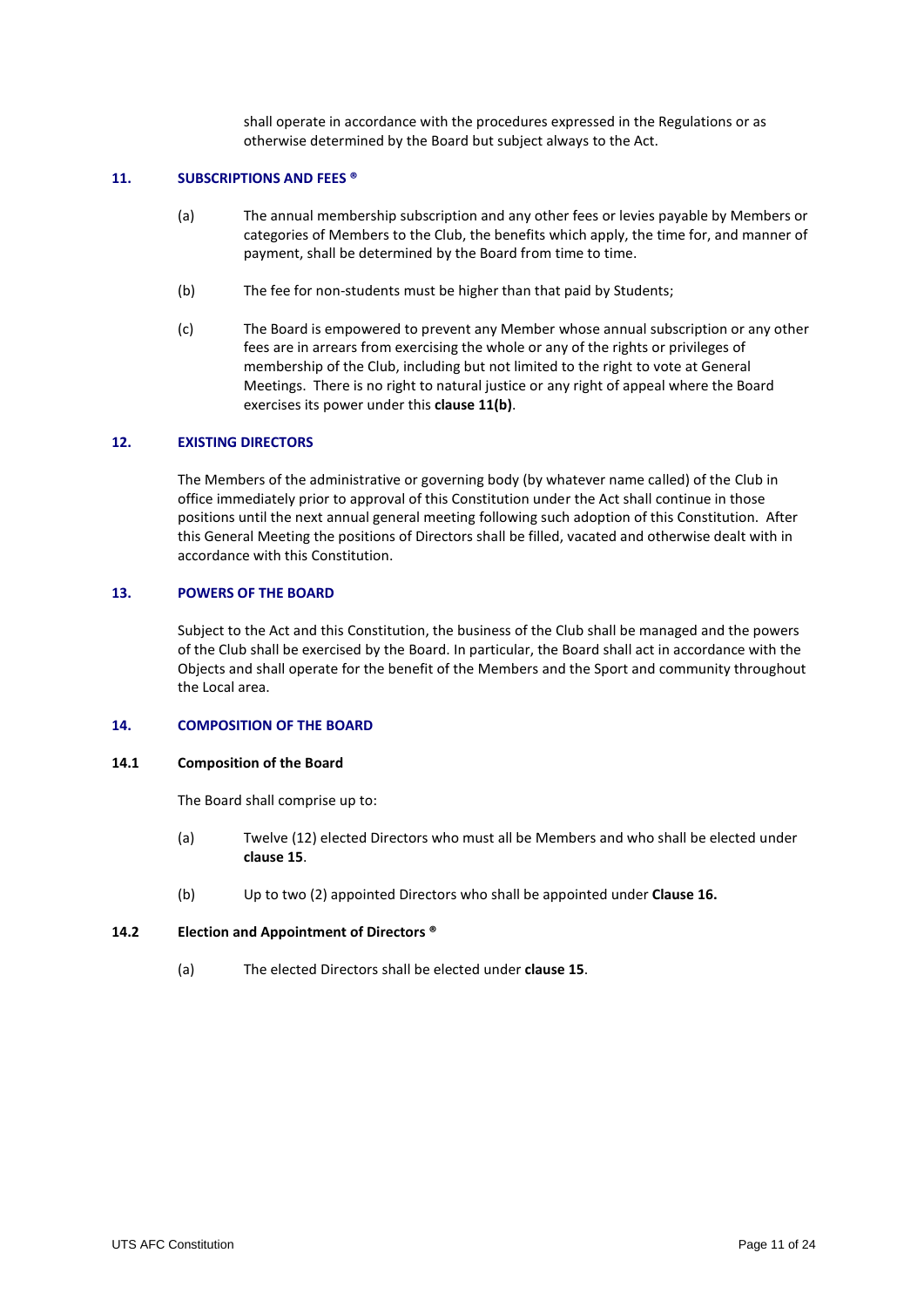## **14.3 Portfolios ®**

The Board may allocate portfolios and/or titles to Directors. Subject to this Constitution and any properly passed resolution of the Board, the allocation of portfolios or titles does not effect the powers and duties of Directors.

# <span id="page-11-0"></span>**15. ELECTED DIRECTORS**

#### **15.1 Nomination for Board ®**

- (a) Nominations for elected Director positions shall be called no less than seven (7) days prior to the annual general meeting. When calling for nominations, details of the necessary qualifications and job descriptions for the positions shall also be provided. Qualifications and job descriptions may be determined by the Board from time to time.
- (b) Nominees for elected Director positions must declare any position they hold in the NSO, SSO or RSO.

## **15.2 Form of Nomination**

Nominations must be:

- (a) in writing to the Board or its delegate;
- (b) on the prescribed form (if any) provided for that purpose;
- (c) signed or seconded in writing by two (2) Individual Members;
- (d) certified by the nominee (who must be an Individual Member) expressing their willingness to accept the position for which they are nominated; and
- (e) delivered to the Club not less than one (1) day before the annual general meeting.

# <span id="page-11-2"></span><span id="page-11-1"></span>**15.3 Elections ®**

- (a) If the number of nominations received is equal to the number of vacancies to be filled or if there are insufficient nominations received to fill all vacancies on the Board, then those nominated may be declared elected only if approved by a majority of Members present and entitled to vote.
- (b) If there are insufficient nominations received to fill all vacancies on the Board, or if a person is not approved by the majority of Members under **clause [15.3](#page-11-1)[\(a\)](#page-11-2)**, the positions will be deemed casual vacancies under **clause [17.1](#page-12-0)**.
- (c) If the number of nominations exceeds the number of vacancies to be filled, voting papers shall be prepared containing the names of the candidates in alphabetical order for each vacancy on the Board.
- (d) Voting shall be conducted in such a manner and by such a method as determined by the Board from time to time.

# **15.4 Term of Appointment for Elected Directors**

(a) Directors elected under **claus[e 15](#page-11-0)** shall be elected for a term of one year. Subject to provisions in this Constitution relating to early retirement or removal of Directors, elected Directors shall remain in office from the conclusion of the annual General Meeting at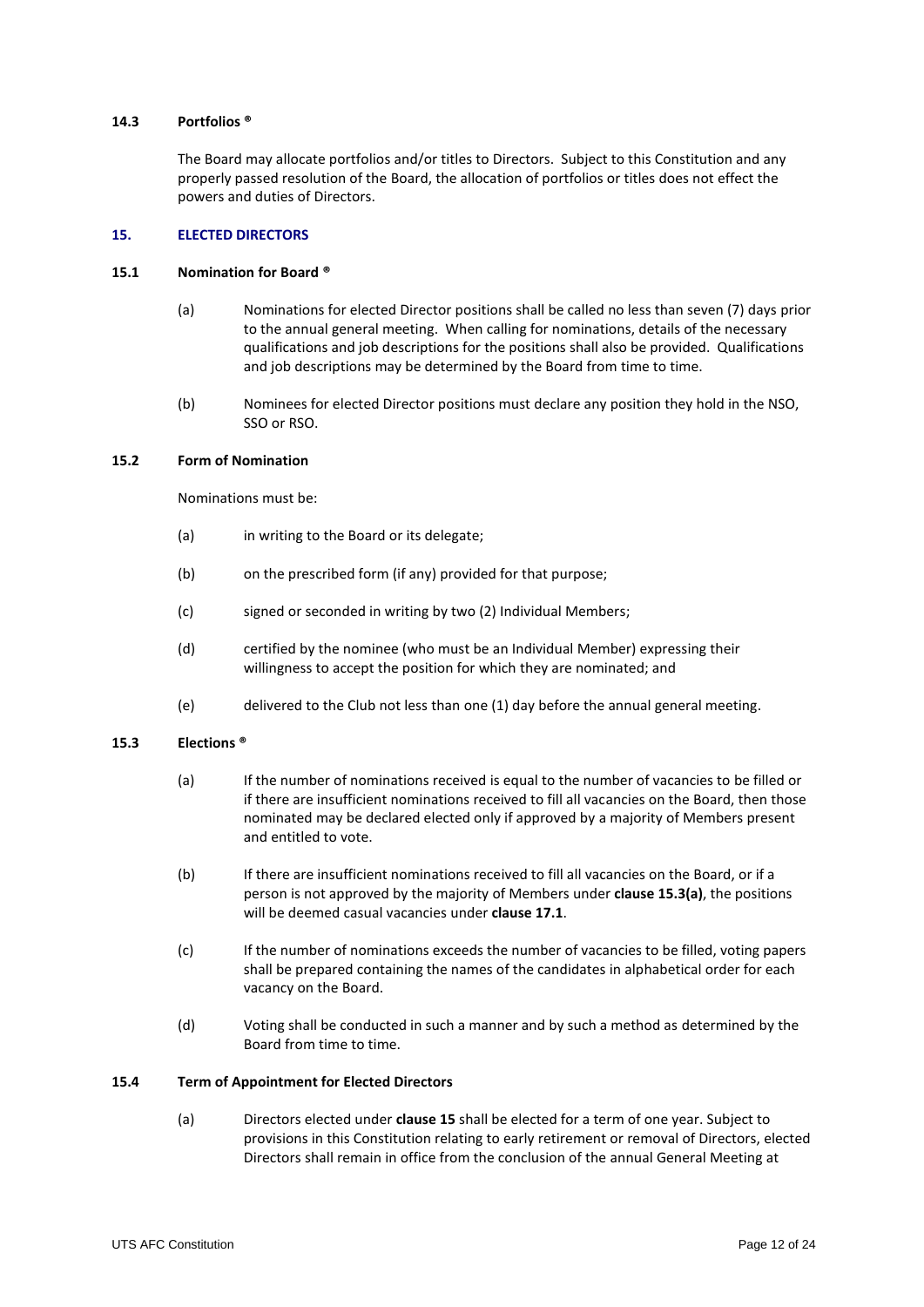which the election occurred until the conclusion of the next annual General Meeting following.

(b) Following the adoption of this Constitution, no person who has served as an elected Director for a period of four consecutive full terms (four years) shall be eligible for election as an elected Director until the next annual general meeting following the date of conclusion of their last term as an elected Director.

#### **16. APPOINTED DIRECTORS**

#### **16.1 Appointment of Directors**

The elected Directors may appoint up to two (2) appointed Directors.

#### **16.2 Qualifications for Appointed Directors**

The appointed Directors may have specific skills in commerce, finance, marketing, law or business generally or such other skills which complement the Board composition. They do not need to be Members.

#### **16.3 Term of Appointment**

- (a) Appointed Directors may be appointed by the elected Directors under this Constitution for a term of one year, which shall commence from the first Board meeting after the annual General Meeting until after the conclusion of the next annual General Meeting that follows.
- (b) Following the adoption of this Constitution, no person who has served as an appointed Director for a period of four (4) consecutive full terms (four years) shall be eligible for appointment as an appointed Director until the next annual General Meeting following the date of conclusion of their last term as an appointed Director.

# **17. VACANCIES ON THE BOARD**

#### <span id="page-12-0"></span>**17.1 Casual Vacancies**

Any casual vacancy occurring in the position of Director may be filled by the remaining Directors from among appropriately qualified persons. Any casual vacancy may only be filled for the remainder of the Director's term under this Constitution.

# **17.2 Grounds for Termination of Director**

In addition to the circumstances in which the office of a Director becomes vacant by virtue of the Act, the office of a Director becomes vacant if the Director:

- (a) dies;
- (b) becomes bankrupt or makes any arrangement or composition with their creditors generally;
- (c) after reasonable consideration by the Board, is determined by the Board to have become Incapacitated and the Board reasonably expects the Director will remain Incapacitated for a period exceeding 3 months, provided always that:
	- (i) the Director is first given the opportunity to make written or oral submissions to the Board before a determination is made; and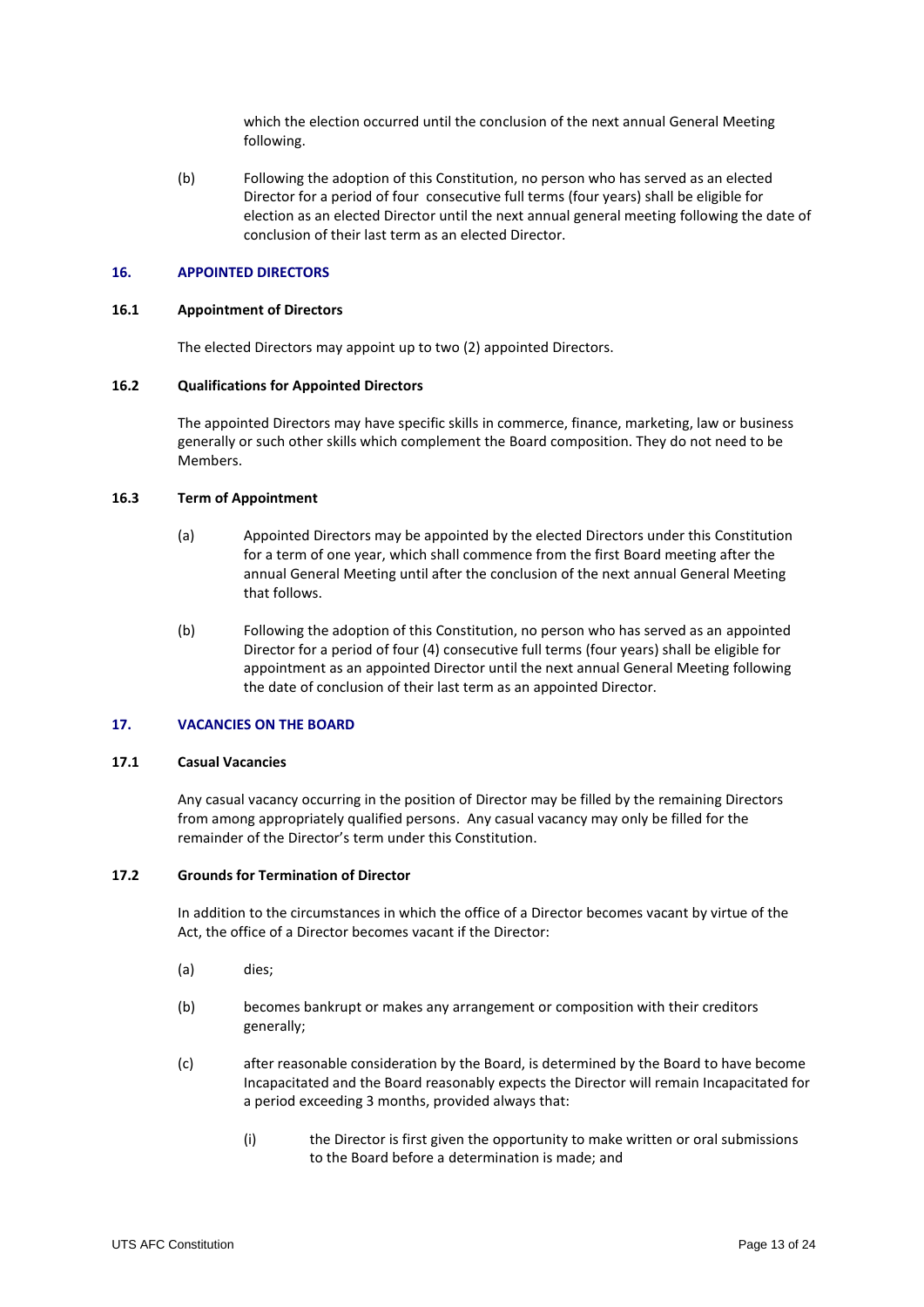- (ii) any determination made under this **clause 17.2** shall be made with the Directors acting reasonably; or
- (d) resigns their office in writing to the Club;
- (e) is absent without the consent of the Board from meetings of the Board held during a period of six (6) months;
- (f) is directly or indirectly interested in any contract or proposed contract with the Club and fails to declare the nature of that interest;
- (g) in the reasonable opinion of the Board (but subject always to this Constitution) has:
	- (i) acted in a manner unbecoming or prejudicial to the Objects and interests of the Club;
	- (ii) brought themselves or the Club into disrepute;
- (h) is removed by Special Resolution; or
- (i) would otherwise be prohibited from being a director of a corporation under the *Corporations Act 2001 (Cth.)*.

## **17.3 Board May Act**

If a casual vacancy or vacancies arises in the office of a Director or Directors, the remaining Directors may act. If the number of remaining Directors is not sufficient to constitute a quorum at a meeting of the Board however, they may act only for the purpose of increasing the number of Directors to a number sufficient to constitute a quorum.

# <span id="page-13-0"></span>**18. MEETINGS OF THE BOARD**

#### **18.1 Board to Meet**

The Board shall meet as often as is deemed necessary in every calendar year for the dispatch of business (and shall be at least as often as is required under the Act). Subject to this Constitution, it may adjourn and otherwise regulate its meetings as it thinks fit. A Director may at any time convene a meeting of the Board within a reasonable time.

#### **18.2 Decisions of Board**

Subject to this Constitution, questions arising at any meeting of the Board shall be decided by a majority of votes and a determination of a majority of Directors shall for all purposes be deemed a determination of the Board. All Directors shall have one (1) vote on any question. Where voting is equal, the president may exercise a casting vote. If the president does not exercise a casting vote, the motion will be lost.

#### **18.3 Resolutions Not in Meeting**

(a) A resolution in writing that has been signed or assented to by any form of visible or other electronic communication by all the Directors for the time being present in Australia shall be as valid and effectual as if it had been passed at a meeting of Directors duly convened and held. Any such resolution may consist of several documents in like form each signed by one or more of the Directors.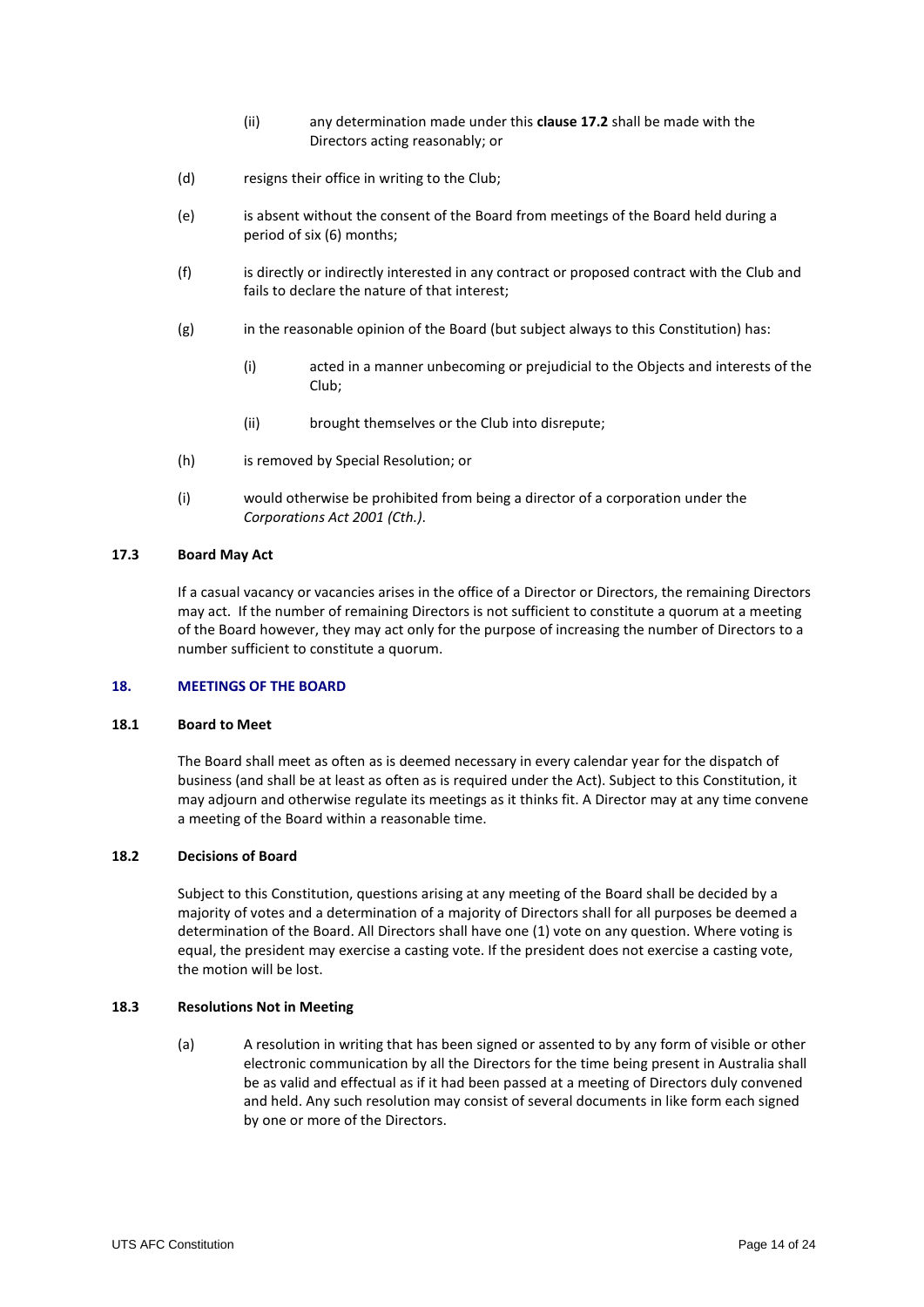- <span id="page-14-1"></span><span id="page-14-0"></span>(b) Without limiting the power of the Board to regulate its meetings as it thinks fit, a meeting of the Board may be held where one or more of the Directors is not physically present at the meeting, provided that:
	- (i) all persons participating in the meeting are able to communicate with each other effectively, simultaneously and instantaneously whether by means of telephone or other form of communication;
	- (ii) notice of the meeting is given to all the Directors entitled to notice in accordance with the usual procedures agreed upon or laid down from time to time by the Board or this Constitution. The notice will specify that Directors are not required to be present in person;
	- (iii) if a failure in communications prevents **clause 18.[3\(b\)](#page-14-0)[\(i\)](#page-14-1)** from being satisfied by the number of Directors which constitutes a quorum, and none of such Directors are present at the place where the meeting is deemed by virtue of the further provisions of this clause to be held, then the meeting shall be suspended until **clause 18.[3\(b\)](#page-14-0)[\(i\)](#page-14-1)** is satisfied again. If such condition is not satisfied within fifteen (15) minutes from the interruption, the meeting shall be deemed to have been terminated or adjourned; and
	- (iv) any meeting held where one or more of the Directors is not physically present shall be deemed to be held at the place specified in the notice of the meeting, provided a Director is there present. If no Director is there present, the meeting shall be deemed to be held at the place where the chair of the meeting is located.

## **18.4 Quorum**

At meetings of the Board the number of Directors whose presence is required to constitute a quorum is more than half the elected directors. A quorum must remain present throughout the meeting.

# **18.5 Notice of Board Meetings**

Unless all Directors agree to hold a meeting at shorter notice (which agreement shall be sufficiently evidenced by their apology or presence) not less than fourteen (14) days written notice of the meeting of the Board shall be given to each Director. The agenda shall be forwarded to each Director not less than one (1) days prior to such meeting.

#### **18.6 President and Vice President(s)**

- (a) The club shall appoint a president at the annual general meeting and up to two (2) vice presidents. The president shall be the nominal head of the Club and will act as president of any Board meeting or General Meeting at which they are present. If the president is not present, or is unwilling or unable to preside at a Board meeting, the vice president will preside as president for that meeting only. If the president and vice president(s) are unwilling or unable to preside at a Board meeting, then remaining Directors shall appoint another Director to preside as president for that meeting only.
- (b) There must be one (1) female and one (1) male elected as either president or vice president.

# **18.7 Conflict of Interest**

A Director shall declare their interest in any contractual, selection, disciplinary, or financial matter in which a conflict of interest arises or may arise. He shall, unless otherwise determined by the Board,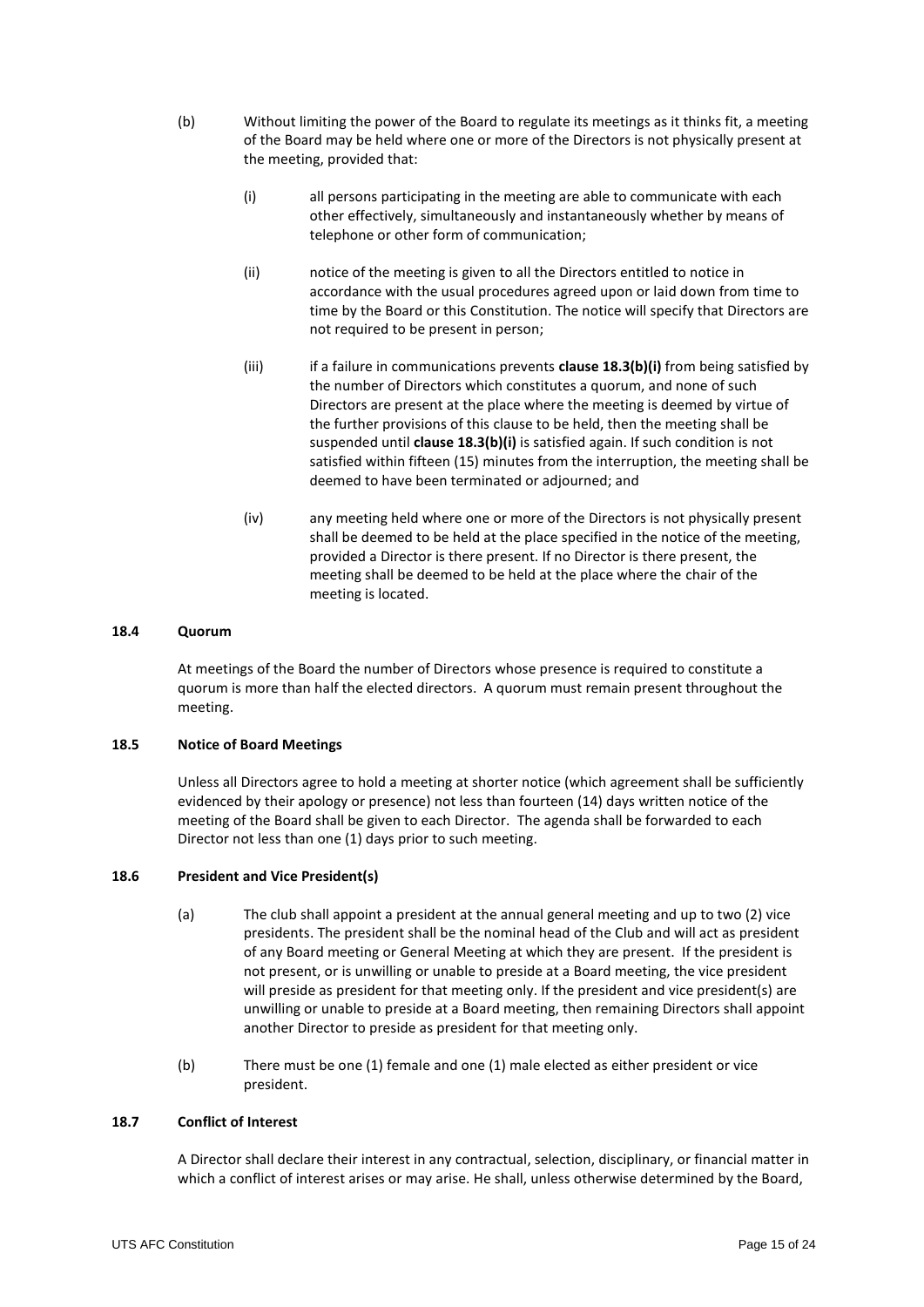absent themself from discussions of such matters and shall not be entitled to vote in respect of such matters. If the Director casts a vote, the vote shall not be counted. If there is any uncertainty as to whether it is necessary for a Director to absent themself from discussions and refrain from voting, the issue should be immediately determined by the Board. If this is not possible, the matter shall be adjourned or deferred.

#### <span id="page-15-0"></span>**18.8 Disclosure of Interests**

(a) The nature of the interest of a Director must be declared at the meeting of the Board at which the relevant matter is first taken into consideration, if the interest then exists. In any other case, the interest should be disclosed to the Board at the next meeting of the Board. If a Director becomes interested in a matter after it is made or entered into, the declaration of the interest must be made at the first meeting of the Board held after the Director interest has arisen.

## <span id="page-15-1"></span>**18.9 General Disclosure**

A general notice stating that a Director is a member of any specified firm or company and that they are 'interested' in all transactions with that firm or company is sufficient declaration under **clause [18.8](#page-15-0)**. After such general notice, it is not necessary for the Director to give a special notice regarding any particular transaction with that firm or company.

# **18.10 Recording Disclosures ®**

Any declaration made, any disclosure or any general notice given by a Director under **clauses 18.7, [18.8](#page-15-0)** and/or **[18.9](#page-15-1)** must be recorded in the minutes of the relevant meeting and otherwise in accordance with the Act.

## **19. DELEGATIONS ®**

#### **19.1 Board May Delegate Functions**

The Board may, by instrument in writing, create, establish or appoint special committees, individual officers and consultants to carry out specific duties and functions. The Board will determine what powers these committees are given. In exercising its power under this clause, the Board should take into account broad stakeholder involvement.

#### **19.2 Delegation by Instrument**

In the establishing instrument, the Board may delegate such functions as are specified in the instrument, other than:

- (a) this power of delegation; and
- (b) a function imposed on the Board by the Act, any other law or this Constitution.

#### **19.3 Delegated Function Exercised in Accordance with Terms**

A function, the exercise of which has been delegated under this clause, may, while the delegation remains unrevoked, be exercised from time to time in accordance with the terms of the delegation.

# **19.4 Procedure of Delegated Entity**

The procedures for any entity exercising delegated power shall, subject to this Constitution and with any necessary or incidental amendment, be the same as that applicable to meetings of the Board under **claus[e 18](#page-13-0)**. The entity exercising delegated powers shall make decisions in accordance with the Objects, and it shall promptly provide the Board with details of all material decisions. The entity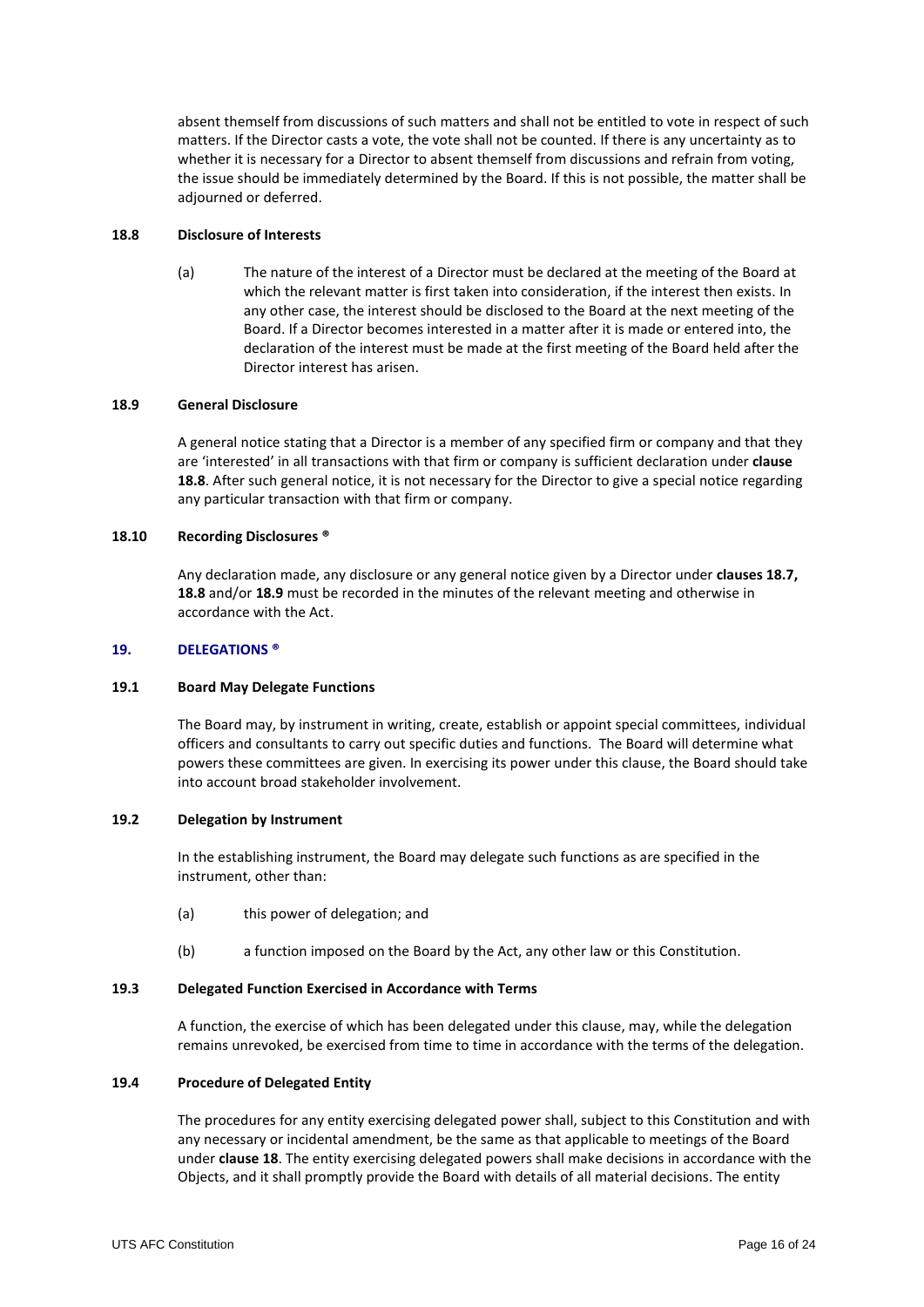shall also provide any other reports, minutes and information as required by the Board from time to time.

#### **19.5 Delegation May Be Conditional**

A delegation under this clause may be made subject to certain conditions or limitations regarding the exercise of any function. These may be specified in the delegation.

## **19.6 Revocation of Delegation**

The Board may by resolution and/or instrument in writing, at any time revoke wholly or in part any delegation made under this clause. The Board may also amend or repeal any decision made by a body or person under this **clause 19**.

## **20. ANNUAL GENERAL MEETING**

- (a) The Club's annual General Meeting shall be held in accordance with the Act and this Constitution. It should be held on a date and at a venue determined by the Board.
- (b) Should government health regulations prevent a General Meeting in person, then it may be held virtually by phone, video or other form of technology.
- (c) All General Meetings other than the annual General Meeting shall be special General Meetings and shall be held in accordance with this Constitution.

## **21. SPECIAL GENERAL MEETINGS**

#### **21.1 Special General Meetings May be Held**

The Board may, whenever it thinks fit, convene a special General Meeting. When, but for this clause, more than fifteen (15) months elapses between annual General Meetings, the Board shall convene a special General Meeting before the expiration of that period.

# **21.2 Requisition of Special General Meetings**

- (a) The secretary will convene a special General Meeting when at least five per cent (5%) of Members entitled to vote submit a requisition in writing.
- (b) The requisition for a special General Meeting shall state the object(s) of the meeting, be signed by the Members making the requisition and be sent to the Club. The requisition may consist of several documents in a like form, each signed by one (1) or more of the Members making the requisition.
- (c) If the Board does not cause a special General Meeting to be held one (1) month after the date in which the requisition is sent to the Club, the Members making the requisition, or any of them, may convene a special General Meeting to be held no later than three (3) months after that date.
- (d) A special General Meeting convened by Members under this Constitution shall be convened in the same manner, or as close as possible, as those convened by the Board.

# **22. NOTICE OF GENERAL MEETING**

(a) Notice of every General Meeting shall be given to every Life Member and Individual Member entitled to receive notice. Notices shall be sent to the addresses appearing in the Club's Register. The auditor and Directors shall also be entitled to receive notice of every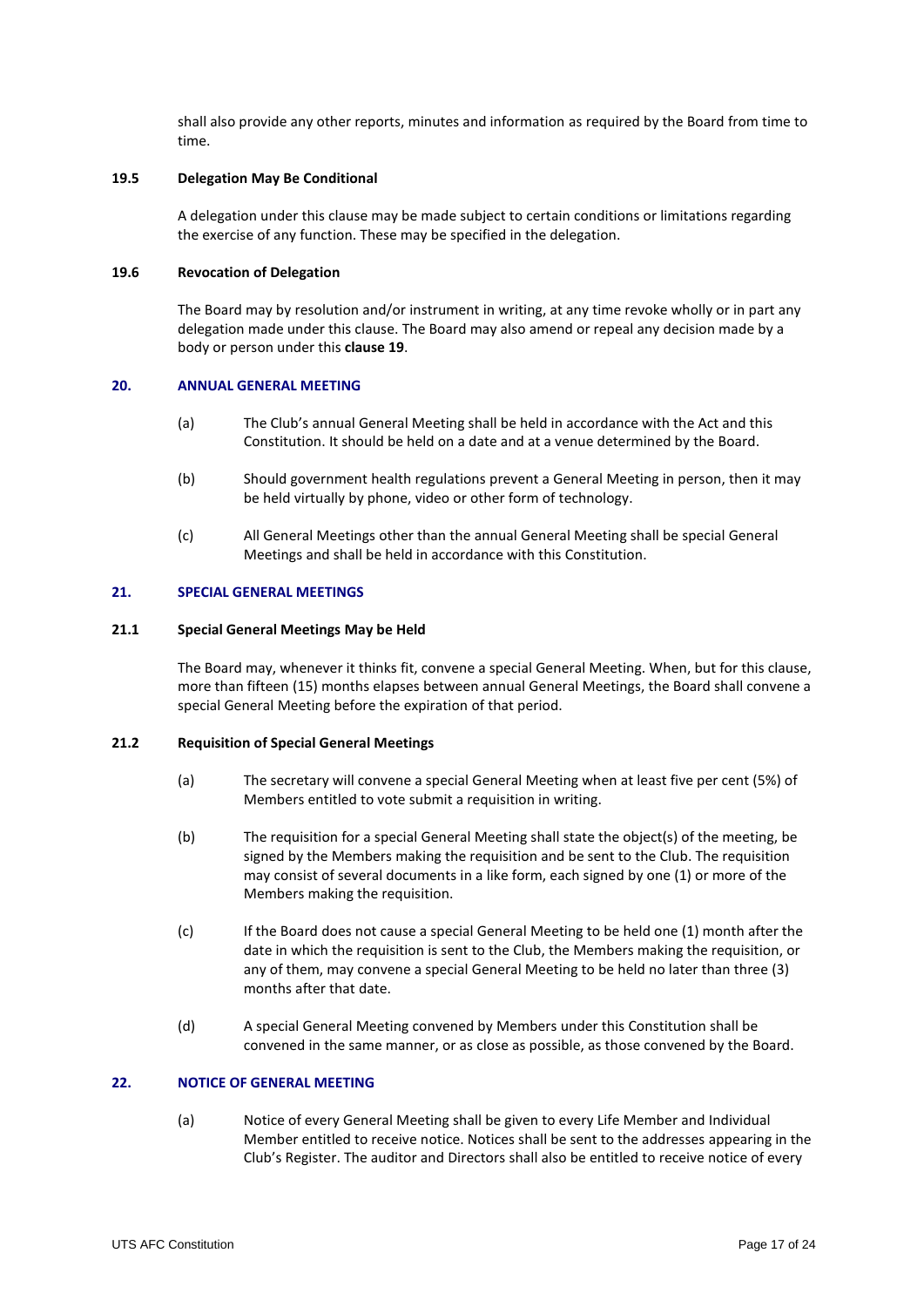General Meeting. No other person shall be entitled, as of right, to receive notices of General Meetings.

- (b) A notice of a General Meeting shall specify the place, day and hour of the meeting and shall state the business to be transacted at the meeting.
- (c) At least twenty-one (21) days' notice of a General Meeting shall be given to those Members entitled to receive notice, together with:
	- (i) the agenda for the meeting; and
	- (ii) any notice of motion received from Members entitled to vote.
- (d) Notice of every General Meeting shall be given in the manner in **clause [36](#page-22-0)**.

#### <span id="page-17-1"></span><span id="page-17-0"></span>**23. BUSINESS**

- (a) The business to be transacted at the annual General Meeting includes the consideration of accounts and the reports of the Board and auditors, the election of Directors under this Constitution and subject to the requirements of the Act, the appointment of the auditors.
- (b) All business that is transacted at a General Meeting and at an annual General Meeting, with the exception of those matters set down in **clause [23](#page-17-0)[\(a\)](#page-17-1)**, shall be special business.
- (c) No business other than that stated on the notice for a General Meeting shall be transacted at that meeting.

#### **24. NOTICES OF MOTION**

Members entitled to vote may submit notices of motion for inclusion as special business at a general meeting. All notices of motion must be submitted in writing to the Club no less than one days (1 day) (excluding receiving date and meeting date) prior to the General Meeting.

# **25. PROCEEDINGS AT GENERAL MEETINGS**

#### **25.1 Quorum**

No business shall be transacted at any general meeting unless a quorum is present at the time when the meeting proceeds to business. A quorum for General Meetings of the Club shall be 10% of Members entitled to vote.

## **25.2 President to Preside**

The president of the Board shall, subject to this Constitution, preside as chair at every General Meeting except:

(a) where a conflict of interest exists.

If the president is not present, or is unwilling or unable to preside, the Member present shall appoint another Director to preside as chair for that meeting only.

# <span id="page-17-2"></span>**25.3 Adjournment of Meeting**

(a) If within half an hour from the time appointed for the meeting a quorum is not present, the meeting shall be adjourned until the same day in the next week at the same time and place or to a date, time or place determined by the chair. If at the adjourned meeting a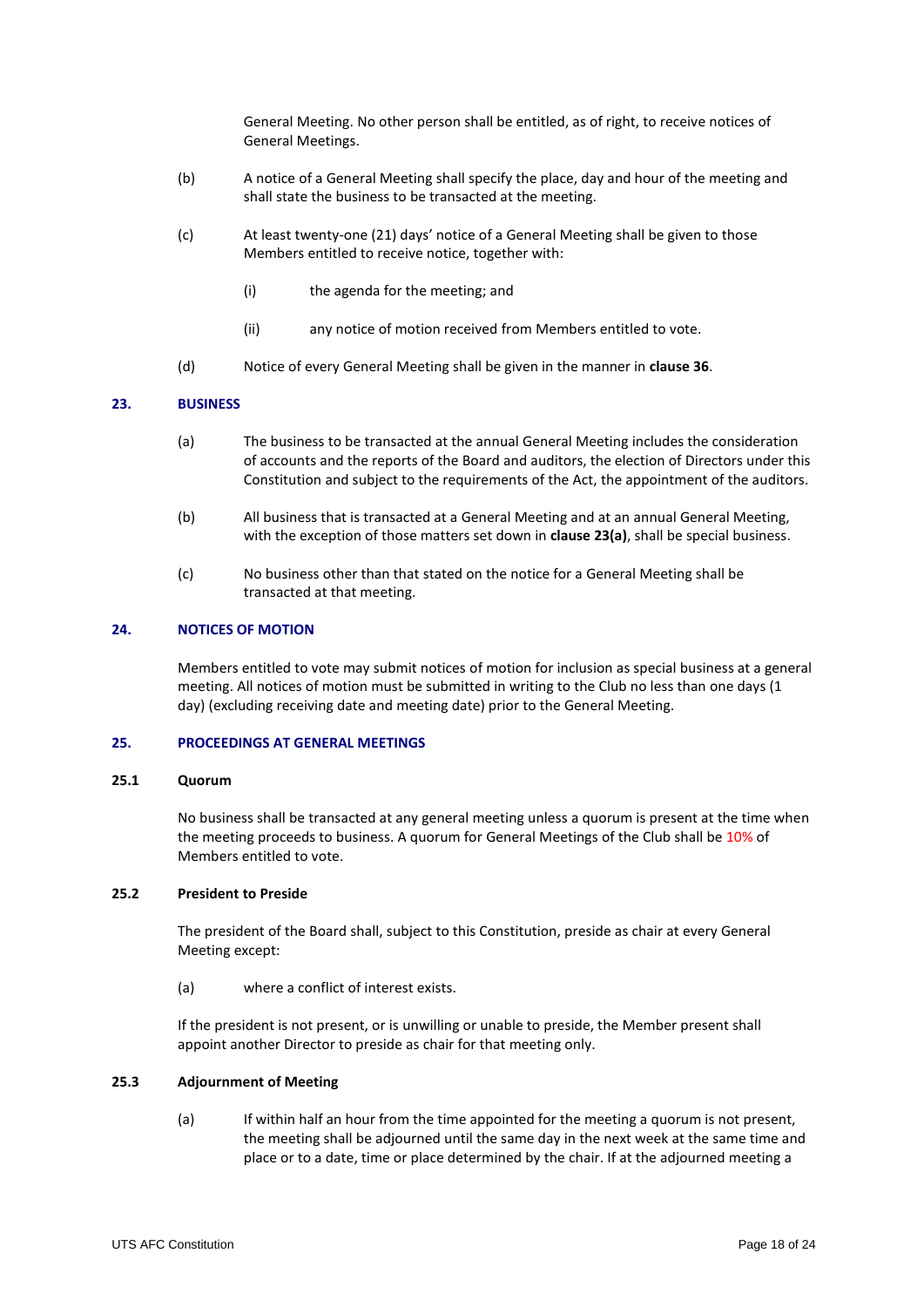quorum is not present within half an hour from the time appointed for the meeting, the meeting will lapse.

- (b) The president may, with the consent of any meeting at which a quorum is present, and shall, if so directed by the meeting, adjourn the meeting from time to time and from place to place. No business shall be transacted at any adjourned meeting other than the business left unfinished at the meeting from which the adjournment took place.
- <span id="page-18-0"></span>(c) When a meeting is adjourned for thirty (30) days or more, notice of the adjourned meeting shall be given as in the case of an original meeting.
- (d) Except as provided in **clause [25.3](#page-17-2)[\(c\)](#page-18-0)** it shall not be necessary to give any notice of an adjournment or the business to be transacted at any adjourned meeting.

# <span id="page-18-1"></span>**25.4 Voting Procedure**

At any meeting a resolution put to the vote of the meeting shall be decided on a show of hands unless a poll is (before or on the declaration of the result of the show of hands) demanded by:

- (a) the president; or
- (b) a simple majority of the Members.

# **25.5 Recording of Determinations**

Unless a poll is demanded under **clause [25.4](#page-18-1)**, the president's declaration shall be conclusive evidence of the result of a resolution decided by a show of hands. The declaration does not need to record the number of votes in favour of or against the resolution; the result of the resolution must be recorded in the Club's book of proceedings.

## **25.6 Where Poll Demanded**

If a poll is duly demanded under **claus[e 25.4](#page-18-1)** it shall be taken in such a manner and either at once or after an interval or adjournment or otherwise as the chair directs. The result of the poll shall be the resolution of the meeting.

## **25.7 Procedural irregularities**

- (a) No decision of the Club, the Board or any Board authorised entity shall be invalid merely because of a failure to give proper notice under this Constitution or the Regulations or other irregularity in procedure required by this Constitution or the Regulations unless a person suffers substantial prejudice as a result of that failure to give proper notice or irregularity in procedure.
- (b) The Club, the Board or other Board authorised entity may confirm an earlier decision which may have been otherwise invalid because of a failure to give proper notice or other irregularity in procedure and the decision shall be deemed to be valid from the time it was originally made.

## **26. VOTING AT GENERAL MEETINGS ®**

# **26.1 Members Entitled to Vote**

Each Individual Member shall be entitled to one (1) vote at General Meetings. No other Member shall be entitled to vote but shall, subject to this Constitution, have and be entitled to exercise those rights set out in **claus[e 5.1](#page-6-2)**.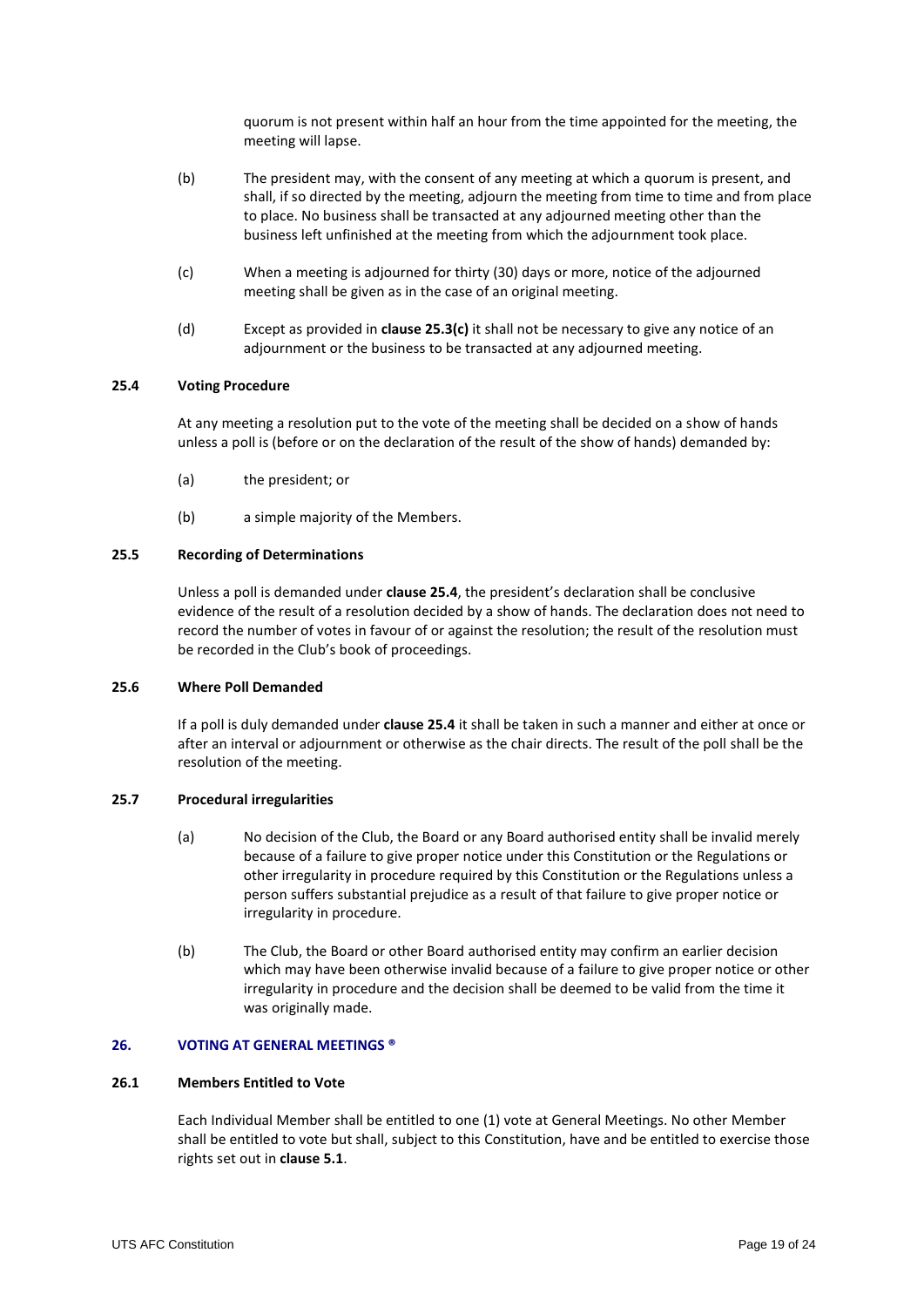## **26.2 President May Exercise Casting Vote**

Where voting at General Meetings is equal, the president may exercise a casting vote. If the chair does not exercise a casting vote the motion will be lost.

## **26.3 Proxy Voting**

Proxy voting is not permitted at any General Meeting.

## <span id="page-19-0"></span>**26.4 Postal or Electronic Voting**

No motion shall be determined by a postal or electronic ballot unless determined by the Board. If the Board so determines, the postal or electronic ballot shall be conducted under procedures determined by the Board from time to time.

## **27. GRIEVANCE PROCEDURE ®**

- (a) The grievance procedure set out in this clause applies to disputes arising under this Constitution between a Member and:
	- (i) another Member; or
	- (ii) the Club.

It does not, however, apply to any appeal by a Member against a decision made in accordance with the disciplinary proceedings described in **clause 10**.

- (b) The parties to the dispute must meet and discuss the matter in dispute, and, if possible, resolve the dispute within fourteen days after the dispute comes to the attention of all parties.
- (c) If the parties are unable to resolve the dispute at the meeting or if a party fails to attend that meeting, then the parties may refer the dispute to:
	- (i) the Board in accordance with the principles of procedurdal fairness and natural justice;
	- (ii) any independent tribunal established by the SSO in accordance with the procedures determined by the SSO from time to time; or
	- (iii) a community justice centre for mediation under the *Community Justice Centres Act 1983 (NSW).*
- (d) The Board may prescribe additional grievance procedures in Regulations consistent with this **claus[e 26.4](#page-19-0)**.
- (e) If the dispute is not resolved the Board may take whatever steps it considers appropriate in regard to the dispute in the best interests of the Club and the Members concerned.

# **28. RECORDS AND ACCOUNTS**

# **28.1 Records**

The Club shall establish and maintain proper records and minutes concerning all of its transactions, business, meetings and dealings (including those of the Club and the Board). It shall produce these as appropriate at each Board or General Meeting.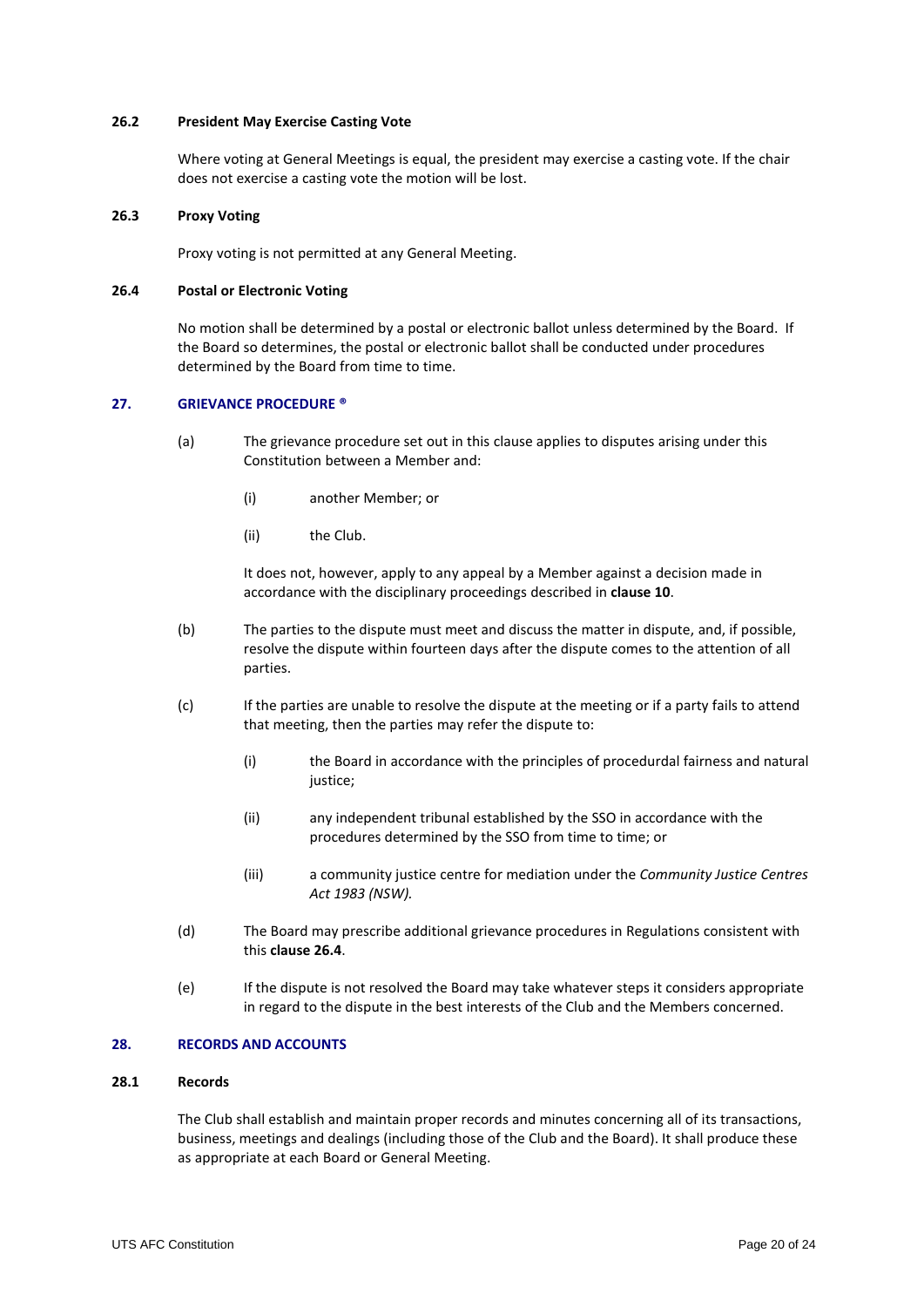## **28.2 Records Kept in Accordance with the Act**

- (a) Proper accounting and other records of the Club including books, minutes, documents and securities shall be kept in accordance with the Act and otherwise shall be kept in the care and control of the secretary.
- (b) Subject to the Act, the Board may determine whether and to what extent, and at what times and places and under what conditions, the financial records, accounts, books, securities or other relevant documents of the Club will be open for inspection by the Members.

# **28.3 Board to Submit Accounts**

The Board shall submit the Club's statements of account to the Members at the annual General Meeting in accordance with this Constitution and the Act.

# **28.4 Accounts Conclusive**

The statements of account, when approved or adopted by an annual General Meeting, shall be conclusive except when errors have been discovered within three (3) months after such approval or adoption.

# **28.5 Accounts to be available to Members**

The secretary shall ensure all persons entitled to receive notice of General Meetings under this Constitution, receive or have access to a copy of the statements of account, the Board's report, the auditor's report and every other document required under the Act (if any).

## **28.6 Negotiable Instruments**

All cheques, promissory notes, bankers' drafts, bills of exchange and other negotiable instruments, and all receipts for money paid to the Club, shall be signed, drawn, accepted, endorsed or otherwise executed, as the case may be, by any two (2) duly authorised directors or in such other manner as the Board determines.

# **29. AUDITOR**

- (a) A properly qualified auditor or auditors may be appointed by the Club in General Meeting. The auditor's duties shall be regulated in accordance with the Act, the *Corporations Act 2001 (Cth.)* and generally accepted principles and/or any applicable code of conduct. The auditor may be removed by the Board.
- (b) The accounts of the Club shall be examined and the correctness of the profit and loss accounts and balance sheets ascertained by an auditor or auditors at the conclusion of each Financial Year.

#### **30. INCOME**

- (a) Income and property of the Association shall be:
	- (i) derived from such sources; and
	- (ii) managed in such manner;

as the Board determines from time to time subject always to the Act and this Constitution.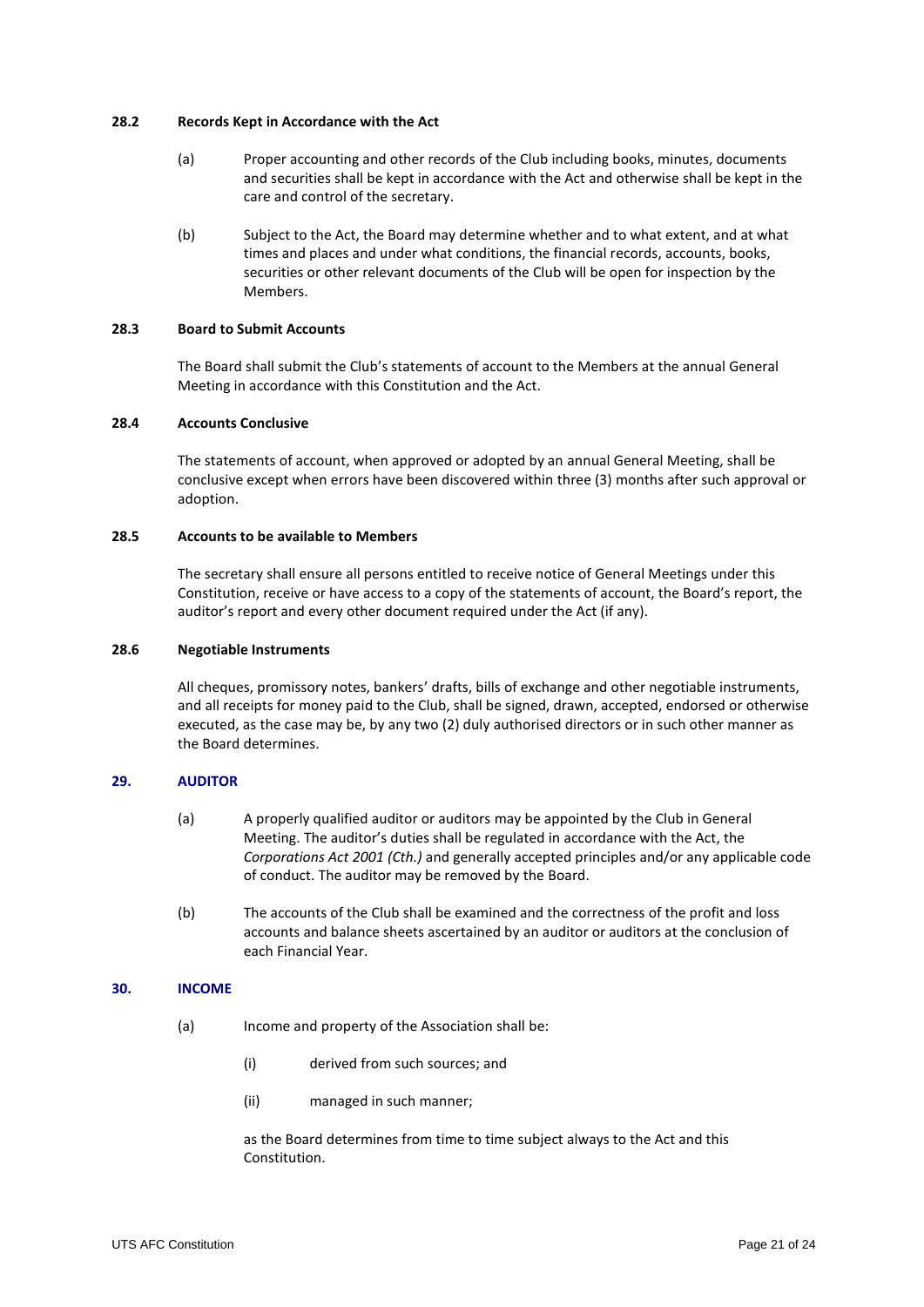- (b) The income and property of the Club shall be applied solely towards the promotion of the Objects.
- (c) Except as prescribed in this Constitution or the Act:
	- (i) no portion of the income or property of the Club shall be paid or transferred, directly or indirectly, by way of dividend, bonus or otherwise to any Member or Director; and
	- (ii) no remuneration or other benefit in money or money's worth shall be paid or given by the Club to any Member who holds any office of the Club.
- (d) Nothing in **clauses 30(b)** or **30(c)** shall prevent payment in good faith to any Member for:
	- (i) any services actually rendered to the Club whether as an employee, director or otherwise;
	- (ii) goods supplied to the Club in the ordinary and usual course of operation;
	- (iii) interest on money borrowed from any Member;
	- (iv) rent for premises demised or let by any Member to the Club; or
	- (v) any out-of-pocket expenses incurred by a Member on behalf of the Club;

provided that any such payment shall not exceed the amount ordinarily payable between ordinary commercial parties dealing at arm's length in a similar transaction.

#### **31. WINDING UP**

- (a) Subject to this Constitution the Club may be wound up or cancelled in accordance with the Act.
- (b) The liability of the Members of the Club is limited.
- (c) Every Individual Member undertakes to contribute to the assets of the Club if it is wound up or cancelled while they are a Member, or within one year after ceasing to be a Member, for payment of the debts and liabilities of the Club contracted before the time at which they ceased to be a Member and towards the costs, charges and expenses of winding up or cancelling the registration of the Club, such an amount not exceeding one dollar (\$1.00).

## **32. DISTRIBUTION OF PROPERTY ON WINDING UP**

If upon winding up or cancellation of the Club there remains, after satisfaction of all its debts and liabilities, any assets or property, they shall not be paid to or distributed among the Members. Instead, the assets or property shall be transferred to ActivateUTS to be used within the University as deemed fit for the support of sport in general.

# **33. ALTERATION OF CONSTITUTION**

This Constitution shall not be altered except by Special Resolution and in consultation with ActivateUTS.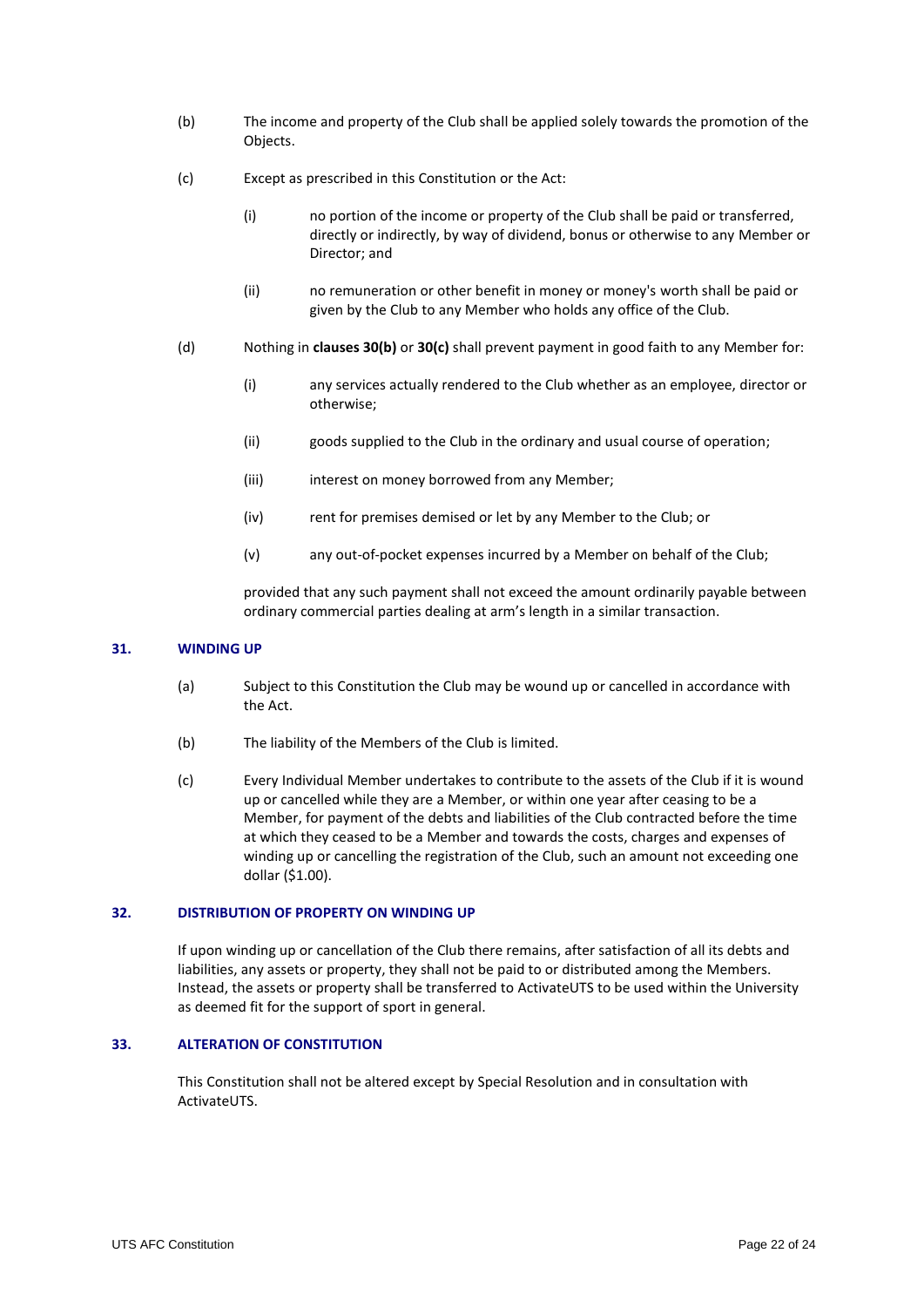#### **34. REGULATIONS**

#### **34.1 Board to Formulate Regulations**

The Board may formulate, issue, adopt, interpret and amend Regulations for the proper advancement, management and administration of the Club, the advancement of the Objects and the Sport in the Local Area. Such Regulations must be consistent with this Constitution and any policy directives of the Board.

# **34.2 Regulations Binding**

All Regulations are binding on the Club and all Members.

## **34.3 Regulations Deemed Applicable**

All clauses, rules, by-laws and regulations of the Club (by whatever name) in force at the date of the approval of this Constitution (as long as such clauses, rules, by-laws or regulations are not inconsistent with or have been replaced by, this Constitution) shall be deemed to be Regulations and shall continue to apply and be in operation.

## **34.4 Changes Binding on Members**

Amendments, alterations, interpretations or other changes to Regulations shall be advised to Members by such means as are determined and approved by the Board from time to time. The Club shall take reasonable steps to distribute such changes to Members. All changes are binding on all Members.

## **35. STATUS AND COMPLIANCE OF CLUB**

#### **35.1 Recognition of Club**

The Club is a member of the RSO and SSO and is recognised by those bodies as the entity responsible for the delivery of the Sport in the Local area in accordance with the Objects but subject always to compliance with this Constitution and the RSO and SSO's constitutions.

# **35.2 Constitution of the Club**

This Constitution will clearly reflect the objects of the RSO and SSO and will generally conform to the Constitutions of those bodies, subject always to the Act.

#### **35.3 Region and SSO**

The Club may not resign, disaffiliate or otherwise seek to withdraw from its RSO and/or SSO without approval by Special Resolution.

# **35.6 ActivateUTS**

The Club is affiliated with ActivateUTS, and as such, recognises the mission of ActivateUTS being to enrich the Student experience.

# <span id="page-22-0"></span>**36. NOTICE**

- (a) Notices may be given by the Club to any person entitled under this Constitution to receive any notice. The notice can be:
	- (i) sent by pre-paid post to the Member's registered address or; or